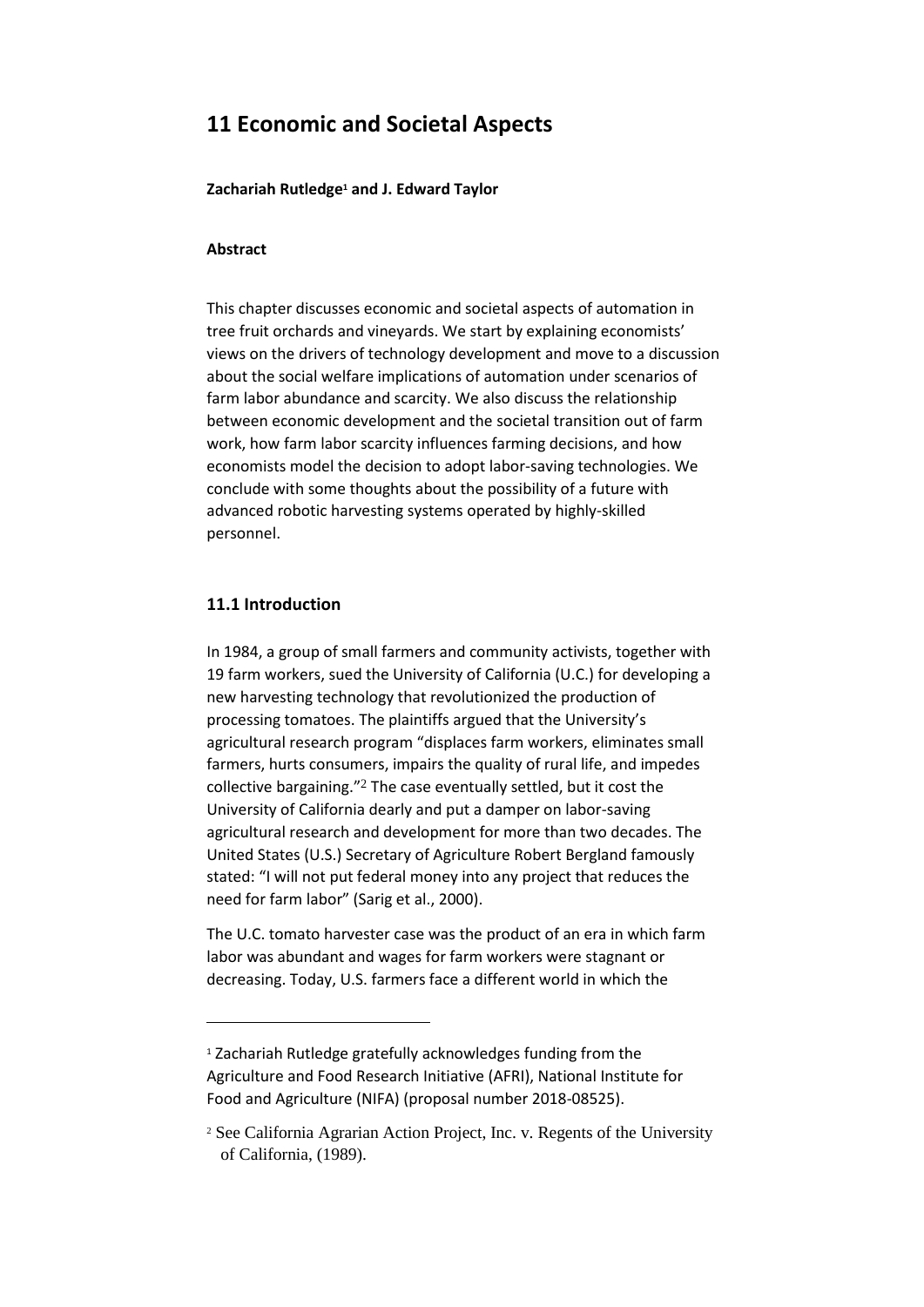number of people willing to work in orchards and fields is diminishing and real farm wages are on the rise. Nevertheless, the case highlighted the potentially far-reaching social implications of labor-saving technological change, and it left behind a legacy of suspicion that mechanization might be antithetical to the welfare of workers, consumers, and the communities in which they live.

This chapter explores economic and social aspects of advanced automation in tree fruit orchards and vineyards. It begins by explaining economists' views on the social welfare effects of automation under different labor market scenarios, in particular, when agricultural workers are abundant and when they are scarce. Next, it traces the evolution of a farm labor market going through the transition from labor abundance to labor scarcity by examining the case of California and sharing new research findings on how farmers are adapting to a diminishing farm labor supply. When agricultural labor is abundant, automation may be detrimental to agricultural workers and small farmers who cannot afford to invest in new technologies, even if the total benefits to society are positive. On the other hand, in the current era of labor scarcity, laborsaving automation is more likely to create benefits for workers and consumers as well as for agricultural producers and society as a whole. We conclude by imagining a future with robots in the fields and what this is likely to portend for workers, consumers, and rural communities.

#### **11.2 Economic Views on Automation and Social Welfare**

Broadly speaking, the widely held view among economists is that producers adopt new technologies when the expected cost savings from doing so exceed the investment cost. Adoption is only one part of technology change, however, because new technologies need to be developed before adoption can take place.

There is some disagreement about the determinants of technology development. The induced innovation hypothesis posits that changes in relative factor (input) prices determine technology development. This hypothesis was first advanced by economist John Hicks in his classic work The Theory of Wages (1932). Hicks wrote: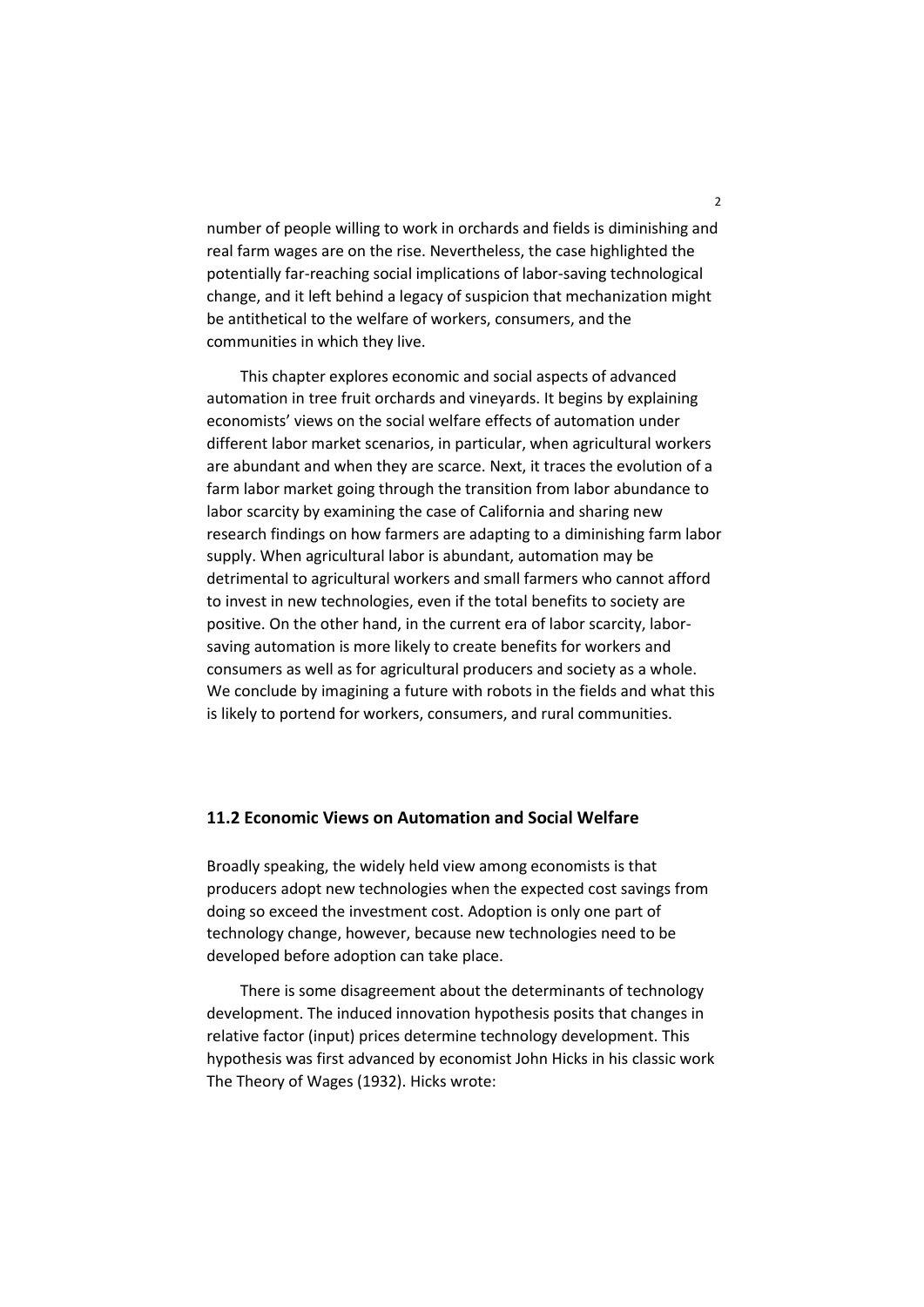*A change in the relative prices of the factors of production is itself a spur to [invention,](https://en.wikipedia.org/wiki/Invention) and to invention of a particular kind—directed to economizing the use of a factor which has become relatively expensive.*

For example, in a labor-abundant environment, wages are low relative to capital and land rents, so there is little incentive for public and private entities to invest their resources in developing labor-saving technologies. In a labor-scarce environment, rising wages relative to rents create incentives to develop labor-saving technologies as well as for farmers to adopt those technologies once they are "on the shelf."

Advocates of induced innovation point to so called "Green Revolution" high-yielding grain varieties that gained wide acceptance in Japan, where land was relatively scarce. Growth in agricultural output in continental Europe, which increased at twice the rate of the U.S., was also driven by rising grain yields (Binswanger, 1986). Early improvements in wheat and rice varieties were developed by the International Maize and Wheat Improvement Centre (CIMMYT) in Mexico and the International Rice Research Institute (IRRI) in the Philippines, which eventually led to the inception of the Consultative Group on International Agricultural Research (CGIAR) (Pingali, 2012). Rising world food demand, fed by population and income growth, induced institutions like the CGIAR and the Rockefeller Foundation to invest in R&D to increase yields per acre of land. In contrast, mechanical innovations were central to the history of grain production in the United States, where land was relatively abundant and the cost of capital was low.

An opposing view is that research and development is largely an exogenous, self-perpetuating process, as new breakthroughs lead to others that, in turn, lower the costs of developing new technologies over time. U.C. researchers developed the tomato harvester in an environment of labor abundance and low agricultural wages, exploiting new developments in mechanical and agronomic engineering. It is difficult to argue that relative prices of labor and capital led to Jobs' and Wozniak's invention of the personal computer or the i-phone, which would not have been possible without prior advances in transistor and wireless technology. Once they became available, though, adoption was explosive.

Some economists have attempted to test whether relative factor prices explain the development of new technologies, consistent with induced innovation, with mixed results. Figure 11.1 depicts the factor prices for labor and capital inputs (real wages and interest rates),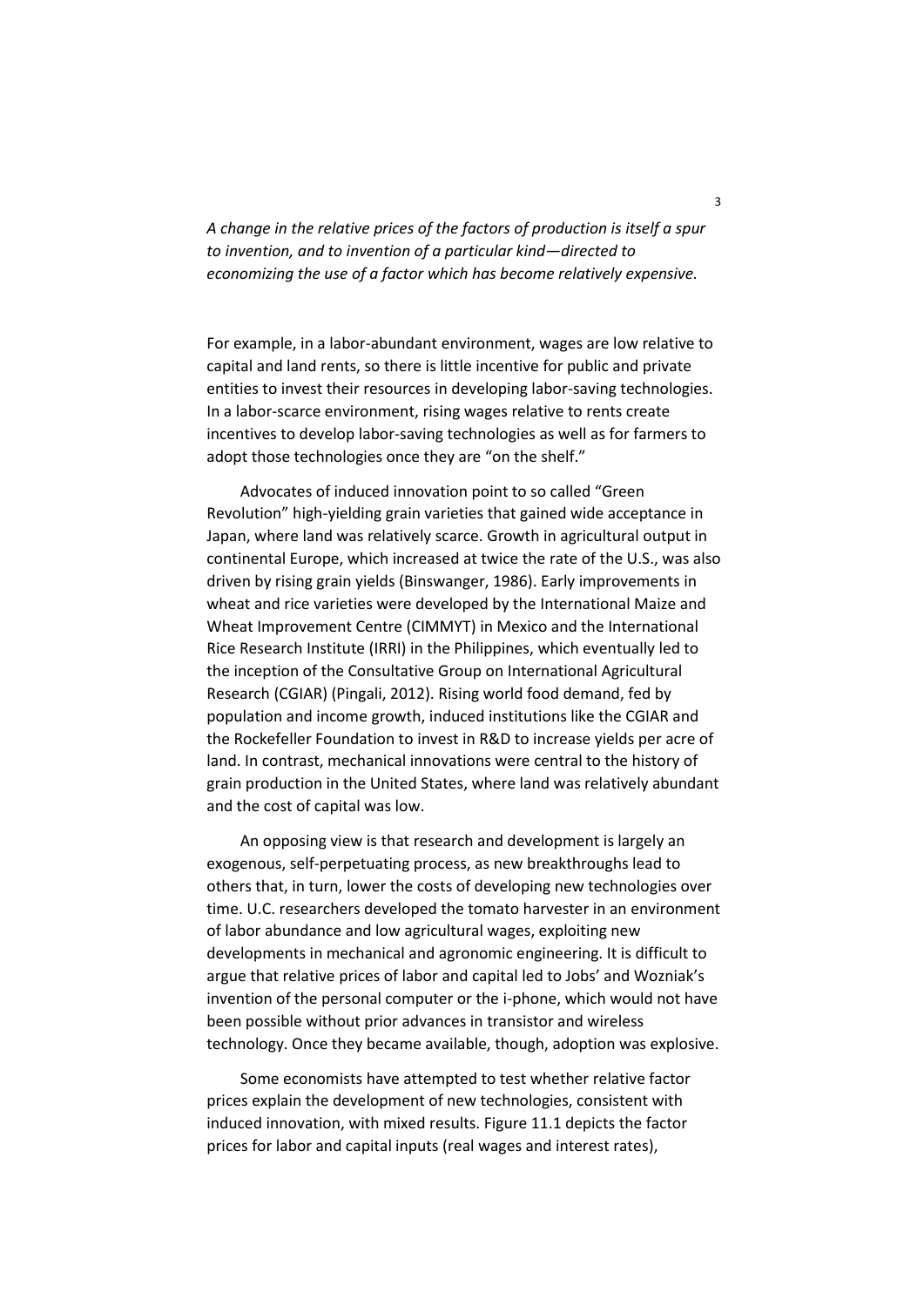revealing a pattern (i.e., a rising wage to interest rate ratio) that is consistent with the induced innovation of labor-saving technologies. Examples of studies that find support of the induced innovation hypothesis include Thirtle et al. (1995) in South Africa, Bidabadi and Hashmitabar (2009) in Iran, and Hyami and Ruttan (1971) in the U.S. However, examining data at a more granular geographical level in the U.S., Olmstead and Rhode (1993) only found evidence of induced innovation in certain regions of the U.S. but not in others. This led them to argue that the induced innovation hypothesis was insufficient to fully explain the development of American agriculture and that other factors must have also played a role. Others argue fervently that technological determinism is the main driver of R&D and that it is becoming more important over time (e.g., Arrow, 1962; Levin, 1988).



**Note:** Wage data were obtained from the Current Population Survey [\(https://ipums.org/\)](https://ipums.org/). Interest rate data were obtained from the St. Louis Federal Reserve Economic Research Database [\(https://fred.stlouisfed.org/\)](https://fred.stlouisfed.org/).

**Fig. 11.1** Real U.S. Farm Worker Wages vs. Federal Funds Interest Rate (1976-2017)

It is likely—to the point of being almost tautological—that a mixture of these two theories is needed to explain the development and adoption of advanced automation in tree fruit orchards and vineyards. Creating labor-saving solutions for delicate, difficult-to-pick fruits is complex and would not be possible without recent advancements in mechanical engineering, machine learning, artificial intelligence, wireless technology,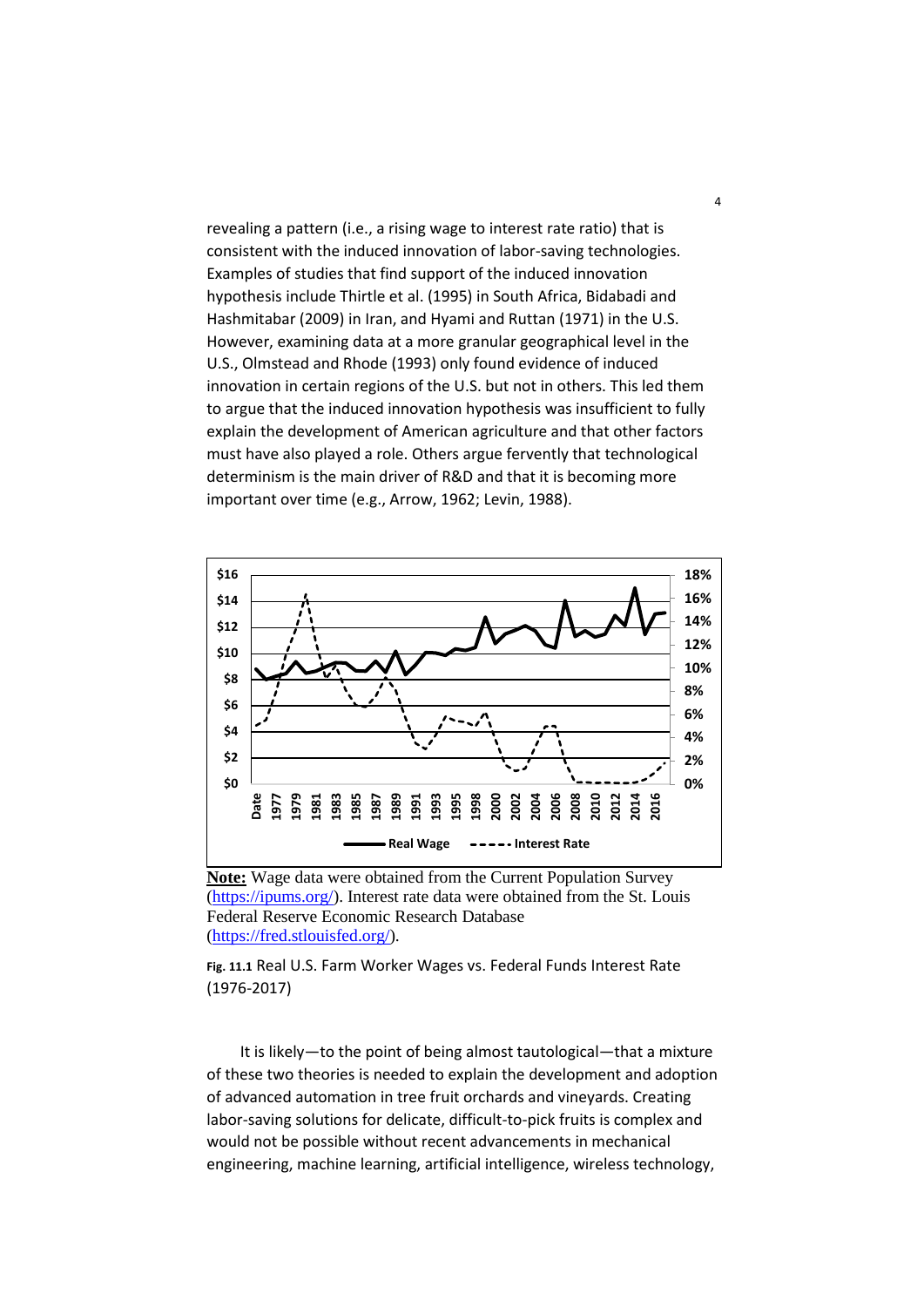agronomics, and other fields. Additionally, farmers will not adopt new labor-saving technologies unless it is economically feasible and optimal to do so. The economic cost-benefit analysis for adopting new labor-saving technologies obviously depends upon factor prices, including wages. Even if a robot can pick a fresh peach crop as well as a human farm worker, farmers will be unlikely to purchase the robot unless wages are high (and expected to keep on rising) and capital costs (i.e., interest rates on loans to invest in robots) are low.

Asking whether induced innovation or technological determinism drives the creation and adoption of new technologies might seem like an academic exercise, but the answer has potentially far-reaching social ramifications. For example, consider the U.C. tomato harvester, which was launched into an environment of abundant farm labor and low farm wages. Even though the end of the U.S.-Mexico Bracero program (1942- 1964) created some expectations of labor shortages, for the most part they did not materialize. It would seem that an induced innovation model is ill-suited to explain why the U.C. tomato harvester appeared when it did. It is difficult to argue that rising relative wages led U.C. researchers to develop the tomato harvester, as induced innovation theory would posit.

Nevertheless, a stunning drop in labor requirements to harvest processing tomatoes resulted in the almost complete adoption of the tomato harvester in a very short period of time: within five years, nearly 100 percent of processing tomato farmers had adopted (Taylor and Charlton, 2019). Despite the high cost of adopting the new technology, the dramatic decrease in labor costs made the tomato harvester a feasible investment for farmers who could afford it. There is no question that the technology displaced large numbers of field workers in this lowwage, labor-abundant environment. The displacement of workers caused a backlash against the U.C. tomato harvester, which was led by farm worker advocates and small farmers who could not afford to invest in the new technology. There is mixed evidence about whether the adoption of agricultural technologies generates harmful impacts for agricultural workers in developing countries, where a large proportion of the workforce is still engaged in agricultural work. The impacts differ by region and depend on factors such as land availability for farmland expansion and how well markets are integrated. For example, in Bangladesh, mechanization has been linked to higher wages in both the short and long run and does not appear to reduce employment (Hassan and Kornher, 2019). This has been attributed to scale effects, which have led to an increase in the demand for labor. However, in other regions,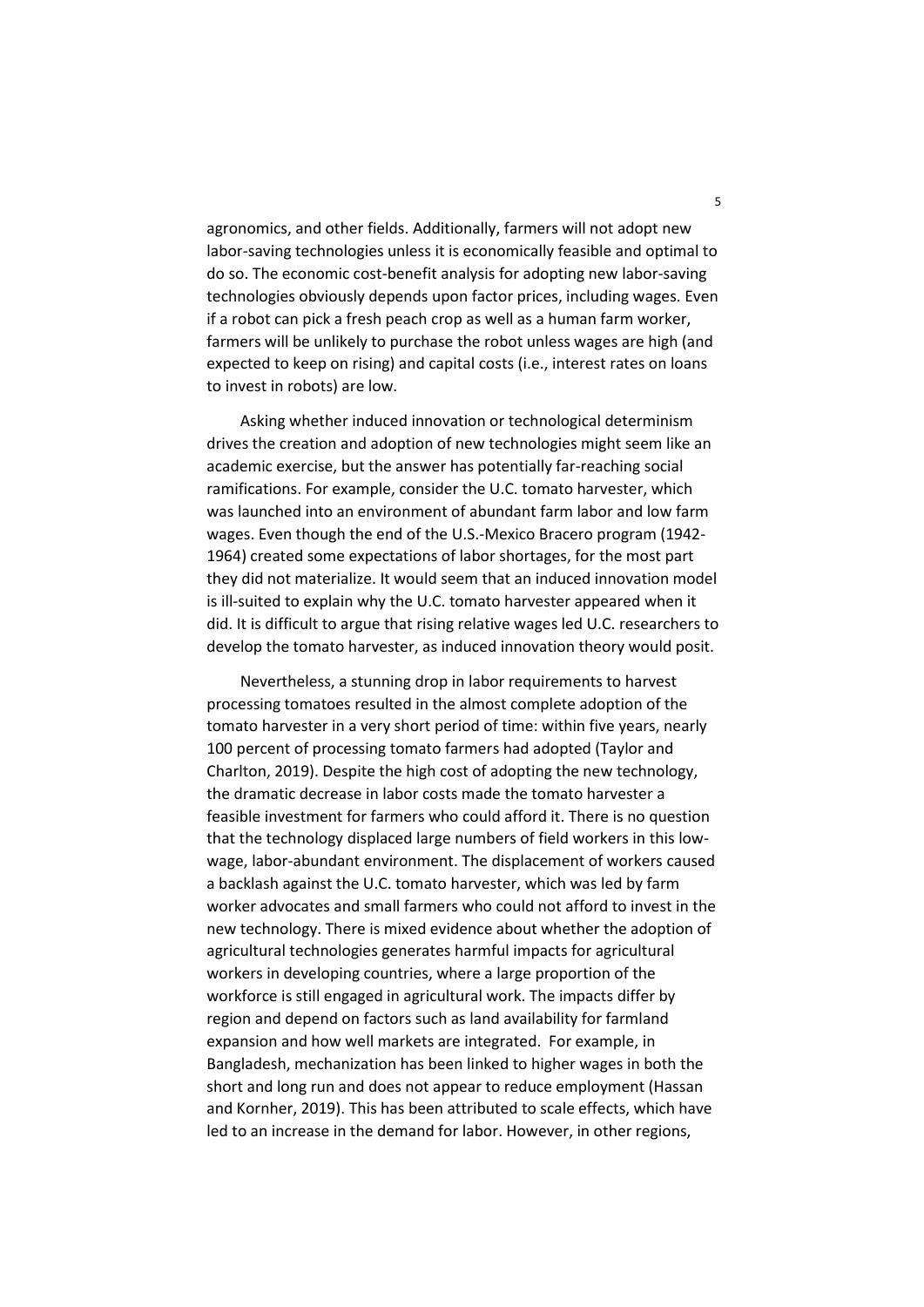such as in Ethiopia, Senegal, and Kenya, the adoption of tractor-powered machines has been shown to displace labor (Kirui, 2019).

Technological determinism can result in the development and introduction of labor-saving automation in a labor-abundant environment. Induced innovation, on the other hand, posits that new labor-saving technologies will not be developed unless labor becomes scarce (and expensive) relative to the cost of other factors. It would seem, then, that social disruptions from new technologies are less likely in a world where induced innovation guides technology change compared to the situation where "innovation accidents" lead to the sudden and unexpected appearance of automation, like tomato harvesters and peach-picking robots.

# **11.3 California Agriculture: From Worker Abundance to Labor Scarcity**

Concerned about farm labor shortages during WWII, President Roosevelt signed an executive order that launched the Bracero program, authorizing Mexican laborers (Braceros) to enter the U.S. to perform contract work on farms (Bracero History Archive, 2019). Over the 22-year duration of the program, roughly 1.5 million Braceros came to work on U.S. farms, many of them returning year after year from poor villages in rural Mexico under different contracts (Martin, 2006b). In addition to this large influx of Braceros, over five million unauthorized Mexicans were apprehended over the same period, suggesting that a significant number of unauthorized workers had also entered the farm labor force (Martin, 2001). This massive inflow of immigrants depressed the wages of nativeborn workers, which helped opponents of the Bracero program (including President Kennedy) successfully argue for its termination. After the Bracero program was ended by Congress in 1964, Mexicans continued to make the trek north into the U.S. The relatively high wages in the U.S., coupled with lax immigration enforcement across the southern border and laws that allowed U.S. employers to hire unauthorized workers, enabled undocumented Mexicans to flood the U.S. farm labor market, which led to decades of reliance upon low-wage Mexican workers for tree fruit production and vineyard work.

Attempting to end the massive inflow of undocumented immigrants from Mexico, the U.S. government passed the Immigration Reform and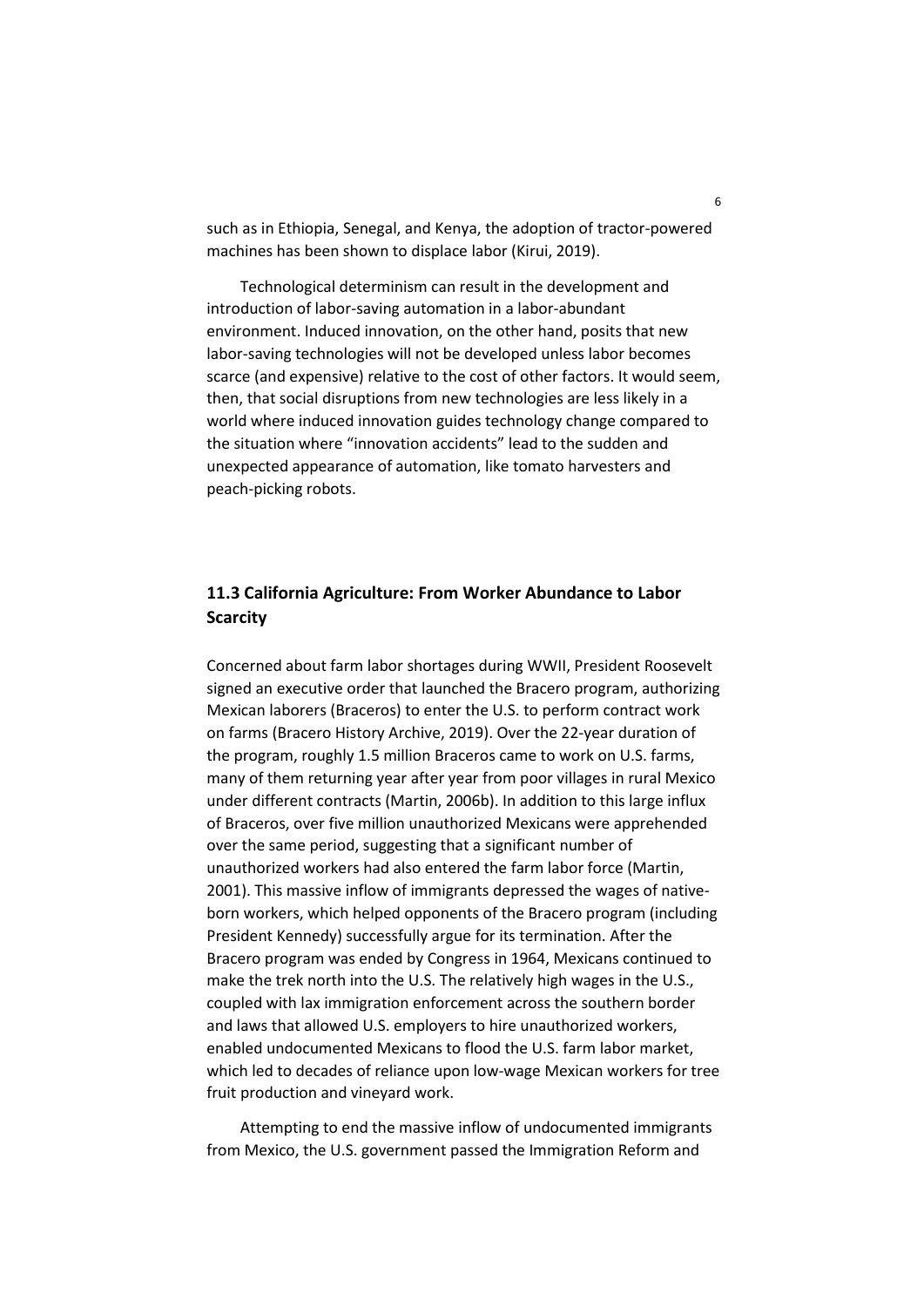Control Act (IRCA) in 1986, which legalized 1.3 million unauthorized farm workers, established the current H-2A agricultural guestworker visa program, and imposed legal punishments (e.g., fines and jail time) for farmers who knowingly hire undocumented workers. The H-2A visa program allows U.S. farm employers to employ temporary foreign workers when a sufficient number of domestic workers are unavailable. Although its use has increased substantially over the past 10 years, historically it had not been widely used due to the higher cost of employing workers through the program, as well as the complicated nature of the approval process. Nevertheless, the passage of IRCA caused farmers and policymakers to become concerned about the potential for farm labor shortages, prompting the emergence of a body of academic literature. However, farm labor shortages did not materialize after the passage of IRCA, and researchers found that it may have even led to a temporary boost in the farm labor supply, resulting from family reunification policies that granted visas to the family members of unauthorized farm workers who had been recently legalized (Boucher et al., 2007). Despite these previous "false alarms," recent research reveals that the era of farm labor abundance *is* coming to an end.

For at least 10 years, media outlets have provided anecdotal evidence of farm labor shortages in California (and throughout the U.S.), with some farmers claiming lost income due to an inability to find enough workers during harvest time (e.g., Plummer, 2013; Glaister, 2006; Good, 2017; della Cava and Lopez, 2019; Oatman, 2019). Subsequently, a new body of research has taken root exploring whether the anecdotal evidence can be corroborated with data or if these reports are being blown out of proportion by politically-motivated actors. Skeptics argue that farm labor shortages wouldn't occur if farmers simply raised wages. However, some economists argue that local farm labor shortages may occur even when wages rise because agricultural labor markets are local, farm labor is not always mobile, and factors such as weather can affect the timing of regional labor demand shocks when a sufficient number of properly-skilled workers are simply not available in the local labor market (Fisher and Knutson, 2012).

In a recent issue of the *American Journal of Agricultural Economics*, Richards (2018) used structural and econometric modeling to study whether there is evidence of farm labor shortages among different classes of farm employees in California, the state with the highest demand for agricultural labor. He found evidence consistent with persistent shortages among harvest workers in recent decades. Hertz and Zahniser (2012) provide evidence of labor shortages by identifying U.S.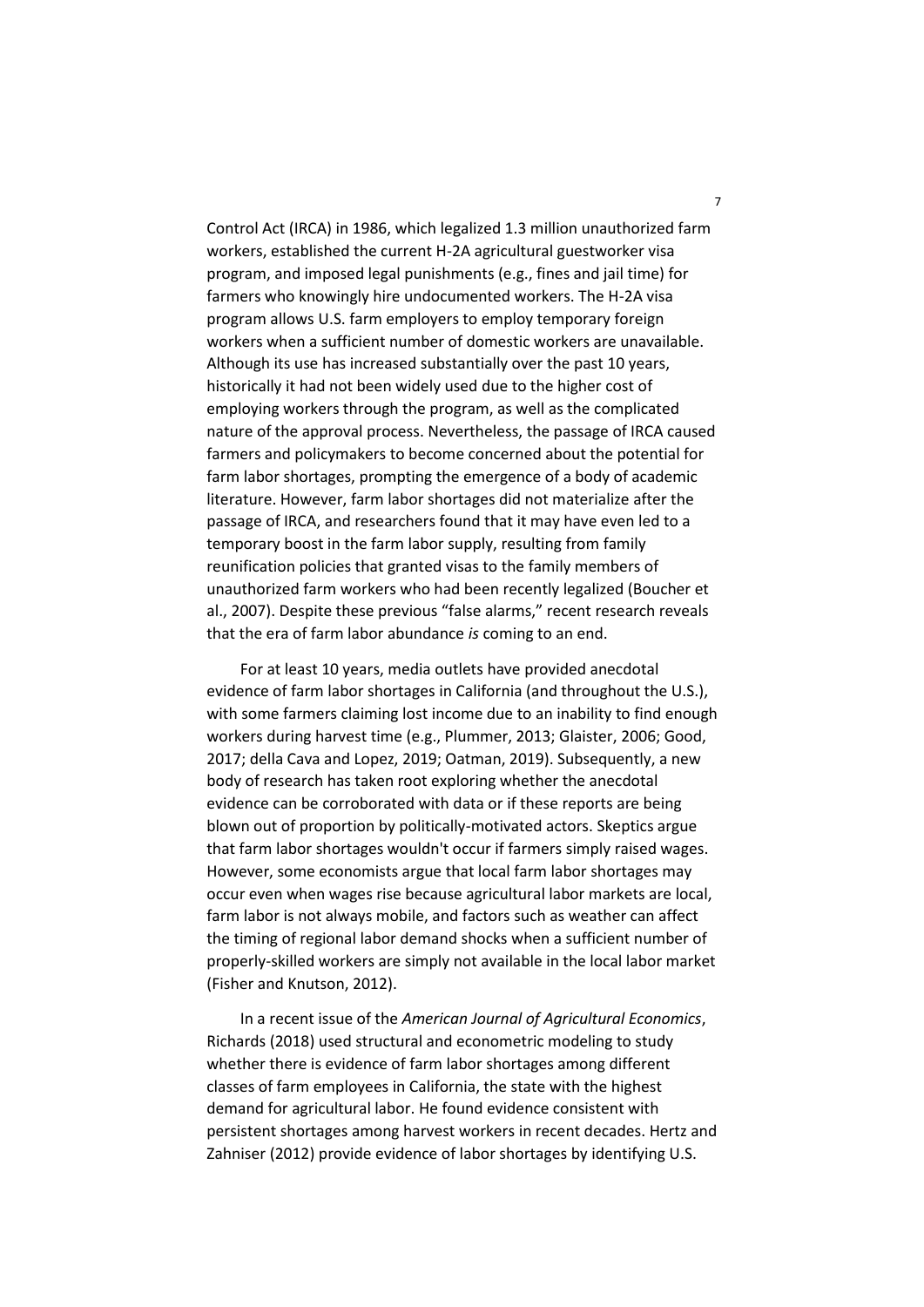counties that have experienced extraordinary growth in farm worker earnings yet have had lower employment levels, consistent with a declining farm labor supply. Others have found that the farm workforce is aging and is not being replenished by young immigrant workers (Martin, 2019), immigrant farm workers are settling down in the U.S. and are less likely to travel to work on farms (Fan et al., 2015; Reyes, 2004), and as the Mexican economy continues to expand, workers are being drawn out of the farm labor pool into other sectors of the economy (Taylor et al., 2012; Charlton and Taylor, 2016; Rutledge and Taylor, 2019b). Moreover, Richards and Patterson (1998) provide an economic rationale that explains why workers leave the agricultural sector and do not return to the sector. Their analysis suggests that farmworkers who gain employment in other sectors of the economy must make irreversible investments in human capital or location; thus, compensation in the agricultural sector must rise to a level that offsets those investment costs or workers are unlikely to return.

Immigration policies are also playing a role. Increased security at the southern border has led to higher "coyote" (smuggler) fees, which can cost thousands of dollars and has reduced the number of Mexicans who can afford to cross the border (Orrenius, 2004; Dickerson and Medina, 2017). And those who pay the increased fees often have to take out loans from family members in the U.S. and end up seeking work in higher paying nonfarm occupations (such as construction) to pay them off. In some parts of the U.S., local immigration enforcement policies have driven farm workers out of the local labor market suggesting that, in general, the threat of deportation may also lead to a smaller farm labor supply (Ifft and Jodlowski, 2016; Kostandini, 2013). And opposition to immigration by U.S. government officials has been felt by farmers who claim that it has impacted the number of workers who are available (Frank, 2017). These factors have induced farmers to raise wages, reducing the already tight profit margins that they operate on (Rutledge and Taylor, 2019a; Charlton et al., 2019b; Hertz and Zahniser, 2012). Even if farmers gave up all of the surplus (profit) they generate through employing farm workers, recent research has found that they would still not be able to raise wages high enough to put an end the shortages because the increase in wages that would be necessary to attract enough workers exceeds the profits that farmers have to spare (Richards, 2018). In addition, global and national market pressures make it difficult for local farmers to pass increased labor costs onto the wholesalers and retailers who purchase their fruits because commodity prices are not determined locally and farmers generally do not dictate the price they receive for their crops.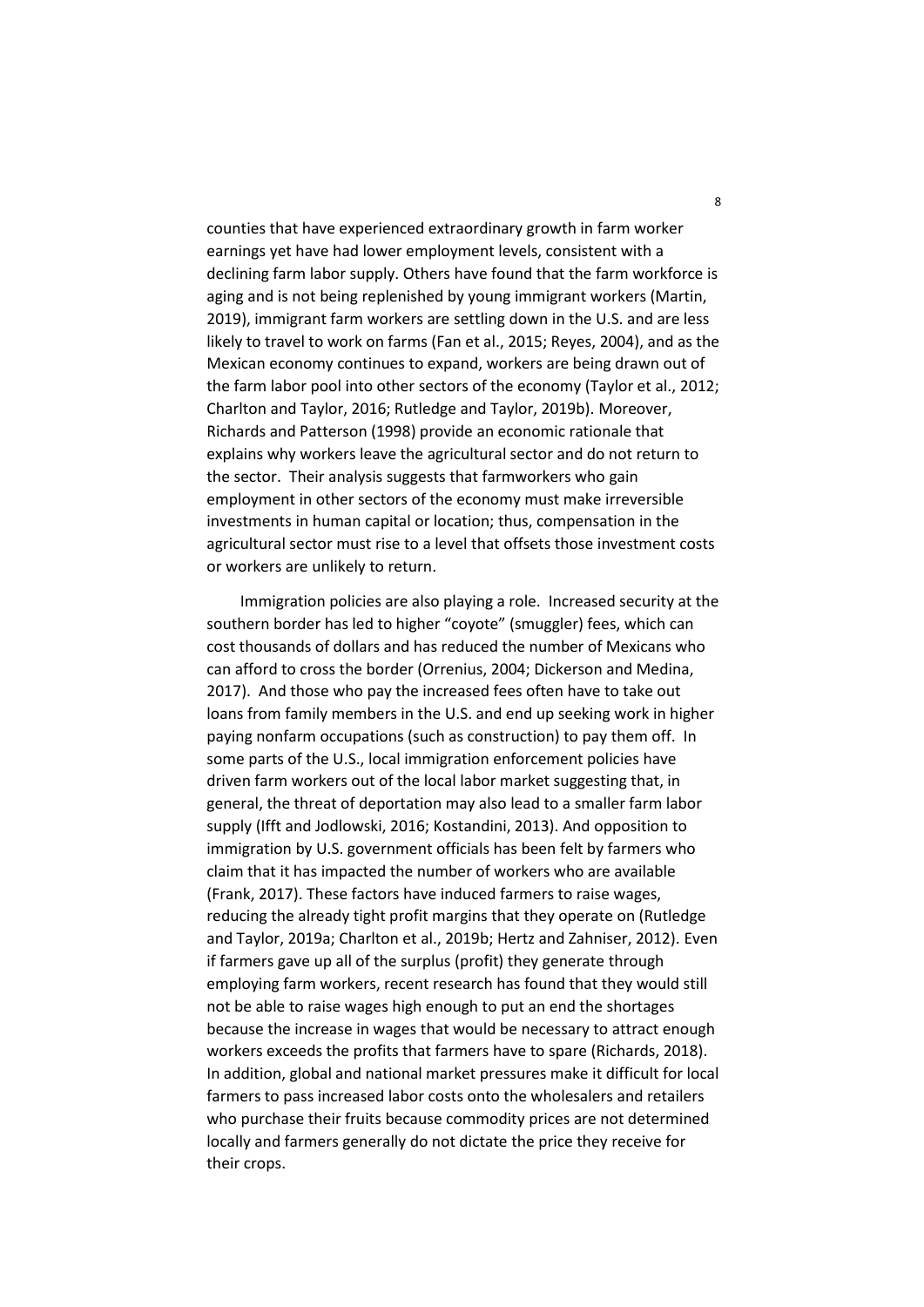Other frictions in the farm labor market arise from the fact that domestic workers are unwilling to perform farm work because of the nonpecuniary costs (Taylor et al., 2012). To highlight this fact, during the recent recession when unemployment rates were close to 10%, the United Farm Workers of America (a farm labor union based in California) launched the "Take Our Jobs" campaign, which offered farm employment to any American who wanted a job. However, even though unemployment rates were the highest they had been in decades, only a few dozen Americans took them up on their offer after realizing that the work entailed "back-breaking jobs in triple-digit temperatures that pay minimum wage, usually without benefits" (quoted from Smith, 2010). This means that the existing pool of workers who are willing to perform farm work is comprised of poor (mainly undocumented) Mexican immigrants who do not have better employment opportunities, of which there is a limited (and decreasing) supply.

The fact that few U.S.-born workers are willing to do farm work underscores this country's relatively advanced position in the economic development process. In fact, the transition out of farm work is common among most countries that have gone through the development process. The response to labor shortages tends to involve importing farm labor from poorer nations.

Figure 11.2-A shows a scatterplot of the proportion of each country's labor force in agriculture against the per-capita Gross Domestic Product (a commonly used measure of economic development). The beginning of each arrow marks the position that each country was at in 1991, while the arrowheads show the position of each country in 2017. Nearly all of the arrows point to the southeast, indicating that as countries develop and become richer, their workforce tends to transition out of farm work. Figure 11.2-B shows the same graph (rescaled) isolating Mexico and the U.S. Clearly the U.S. is further along in the development process. However, Mexico is clearly transitioning out of farm work, too, and it is beginning to import farm workers from Central America (Martin, 2013; Taylor and Charlton, 2019).

This process has been examined by two studies that explore the trend in farm work among rural Mexicans (the primary source of labor to U.S. farms). Using panel data from the Mexico National Rural Household Survey (Spanish acronym ENHRUM), Taylor et al. (2012) found evidence that a negative trend in the supply of rural Mexican labor to U.S. farms has been underway for years. In a follow-up study using a more recent version of the ENHRUM data, Charlton and Taylor (2016) quantify the negative trend in the farm labor supply from Mexico and conclude that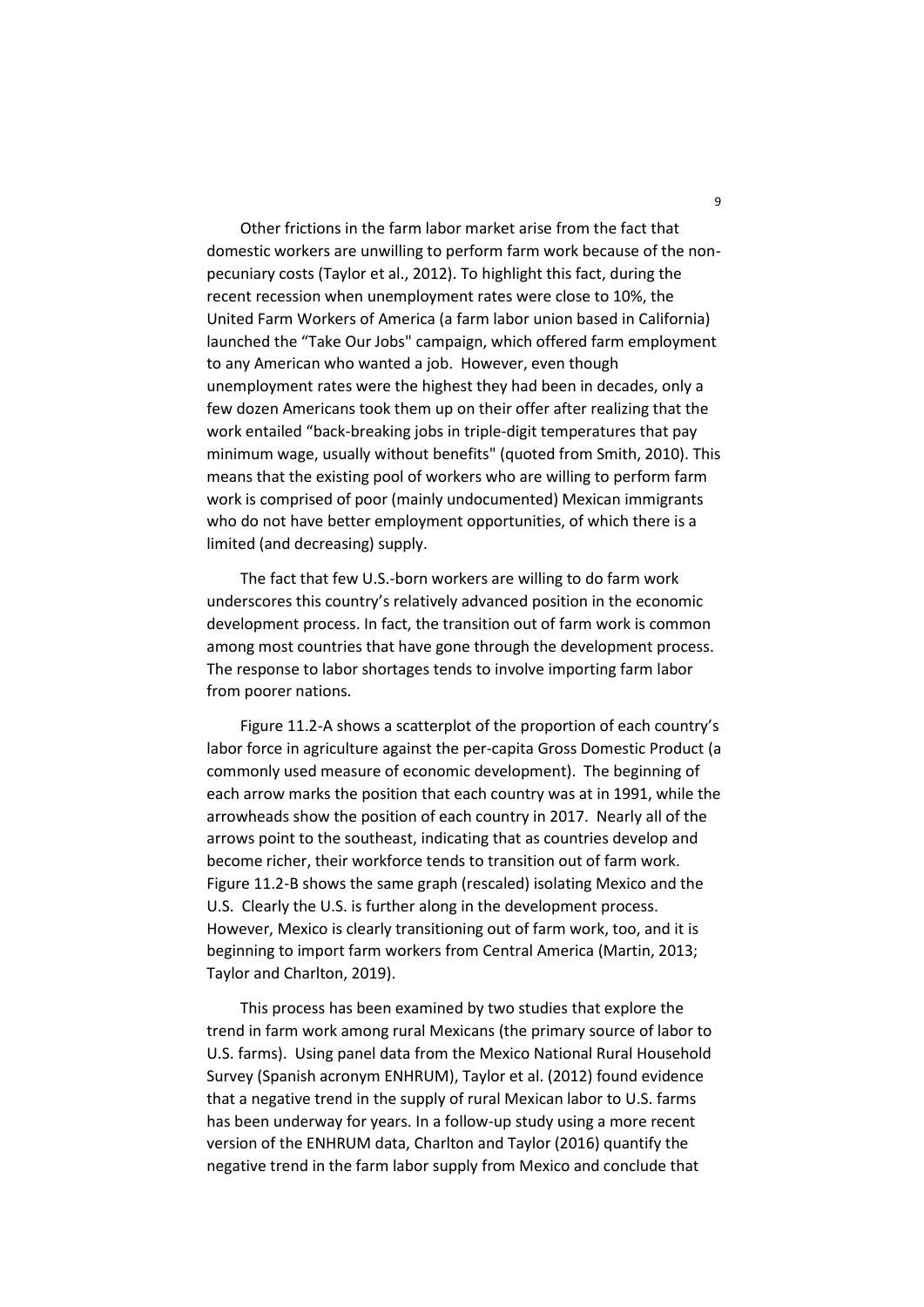lower fertility rates, increased educational attainment, and an expanding non-farm economy in Mexico have contributed to a decline in the pool of workers willing to work on U.S. farms.

There is also evidence from the U.S. side of the border suggesting that farm workers are leaving farm work for other sectors of the

#### **A:** Worldwide



**B:** Mexico and the U.S.



**Note:** Constructed by authors using data obtained from the World Bank at: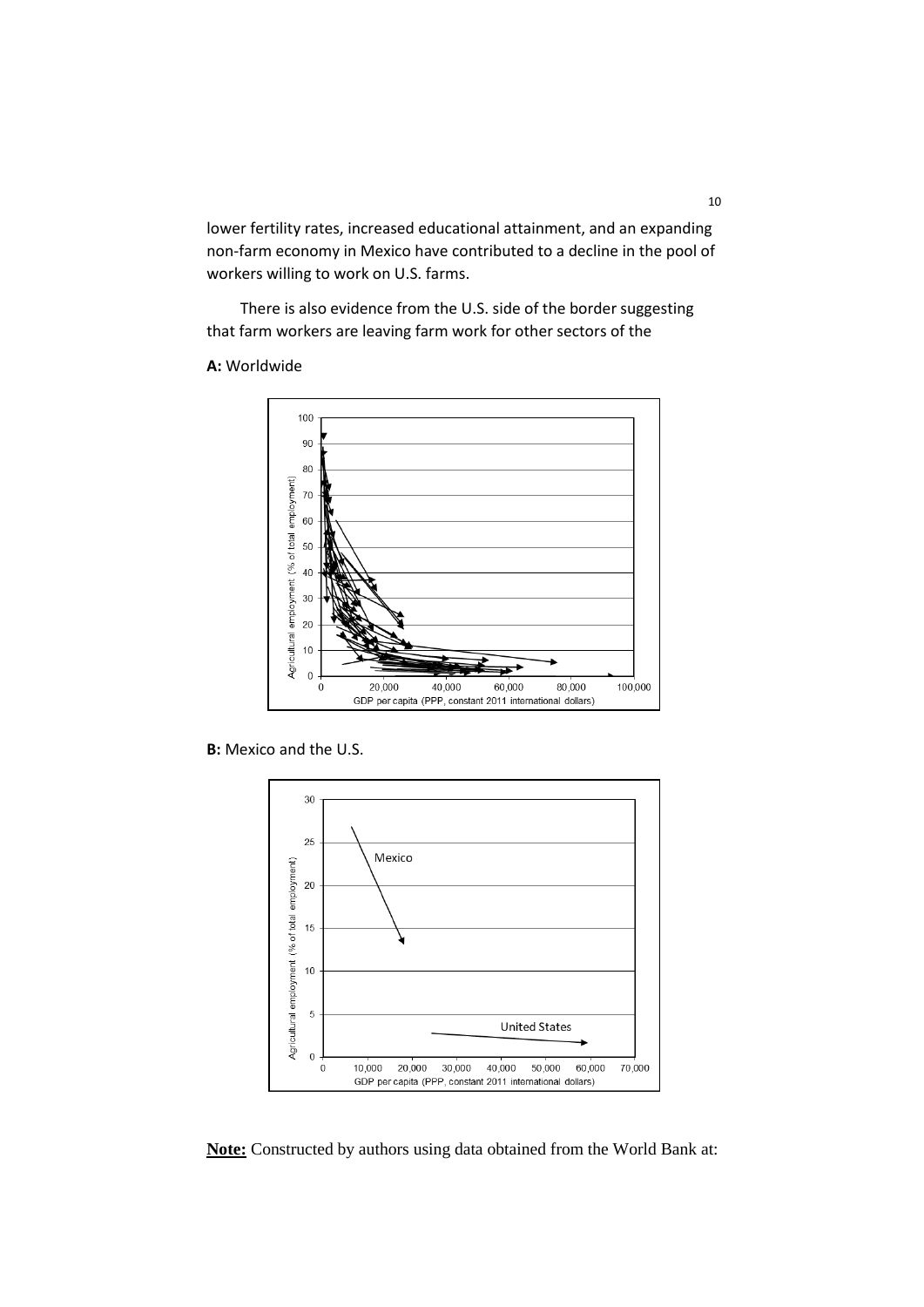#### [https://data.worldbank.org.](https://data.worldbank.org/)

**Fig. 11.2** Percentage of Individual Countries' Workforce in Agriculture vs. GDP per capita

economy. A 2009 congressional report explains that some farm workers want more stable employment than what is offered by farmers, leading to a search for non-farm jobs (Levine, 2009). A Pew Research Center report finds that there were only two occupations where unauthorized immigrant workers outnumbered lawful immigrant workers (farm work and construction), indicating that the construction sector may serve as viable employment option for farm workers who want to get out of farm work (Pew Research Center, 2016).

Card and Lewis (2007) find that there has been a shift in Latin American employment away from farm work into construction and retail. And data from the National Agricultural Workers Survey reveal that there has been an upward trend in the share of California farm workers who have recently engaged in non-farm work in the U.S. (Rutledge and Taylor,  $2019b$ ).<sup>3</sup> Taken together, this body of evidence points to a U.S. farm labor supply that is shifting inward, where fewer and fewer workers are going into the farm labor force and more and more workers are leaving it. This trend could be problematic for tree fruit farmers and vineyard owners if they are unable to adapt to the new reality that fewer and fewer Mexican farm workers are going to be available in the future.

#### **11.4 Farmer Responses to a Diminishing Farm Labor Supply**

Economic theory provides a framework from which we can gain understanding about how decreases in the farm labor supply affect employment and wages in the farm labor market. The theory of supply and demand suggests that a decreasing farm labor supply should lead to fewer workers employed and higher wages. This scenario best describes the U.S. farm labor market over the past two or three decades. Other countries that have experienced a sharp drop in the number of agricultural workers in recent decades include Japan, France, Spain, South Korea, and the United Kingdom (Roser, 2020). Figure 11.3 shows the inverse relationship between the number of hired U.S. farm workers and

 $\overline{a}$ 

<sup>&</sup>lt;sup>3</sup> The National Agricultural Workers Survey (NAWS) is a nationally representative annual survey of crop farm workers that is administered by the U.S. Department of Labor.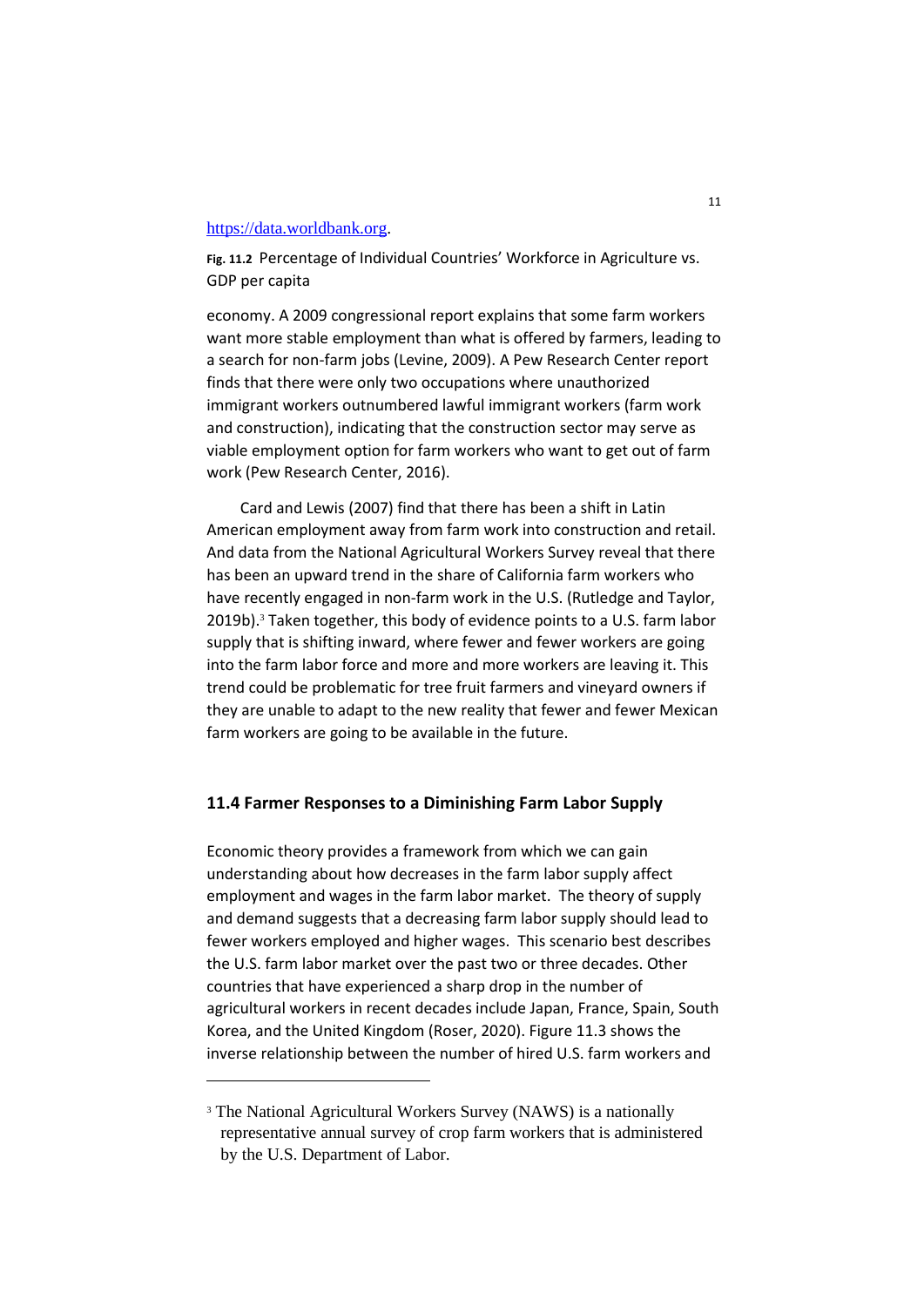real (i.e., inflation-adjusted) farm worker wages since 1976, revealing a pattern that is consistent with what economists would expect.





**Fig. 11.4** Hired U.S. Farm Worker Employment and Real Farm Worker Wages (1976-2010)

In addition to putting upward pressure on wages, farm worker scarcity has caused farmers to make adjustments to their labor management and production practices. Farmers growing labor-intensive crops are most vulnerable to changes in agricultural wages and labor availability. In some cases, farmers have switched from producing crops that must be harvested by hand to others that can be mechanically harvested in order to reduce the cost of labor and remove the risk of not being able to find enough workers during harvest time.

Others have turned to farm labor contractors and the H-2A agricultural guestworker visa program to ensure that they have access to the workers they need when they need them. Nationwide, the number of H-2A visa workers employed in the U.S. has more than tripled over the past decade, comprising roughly 10 percent of average annual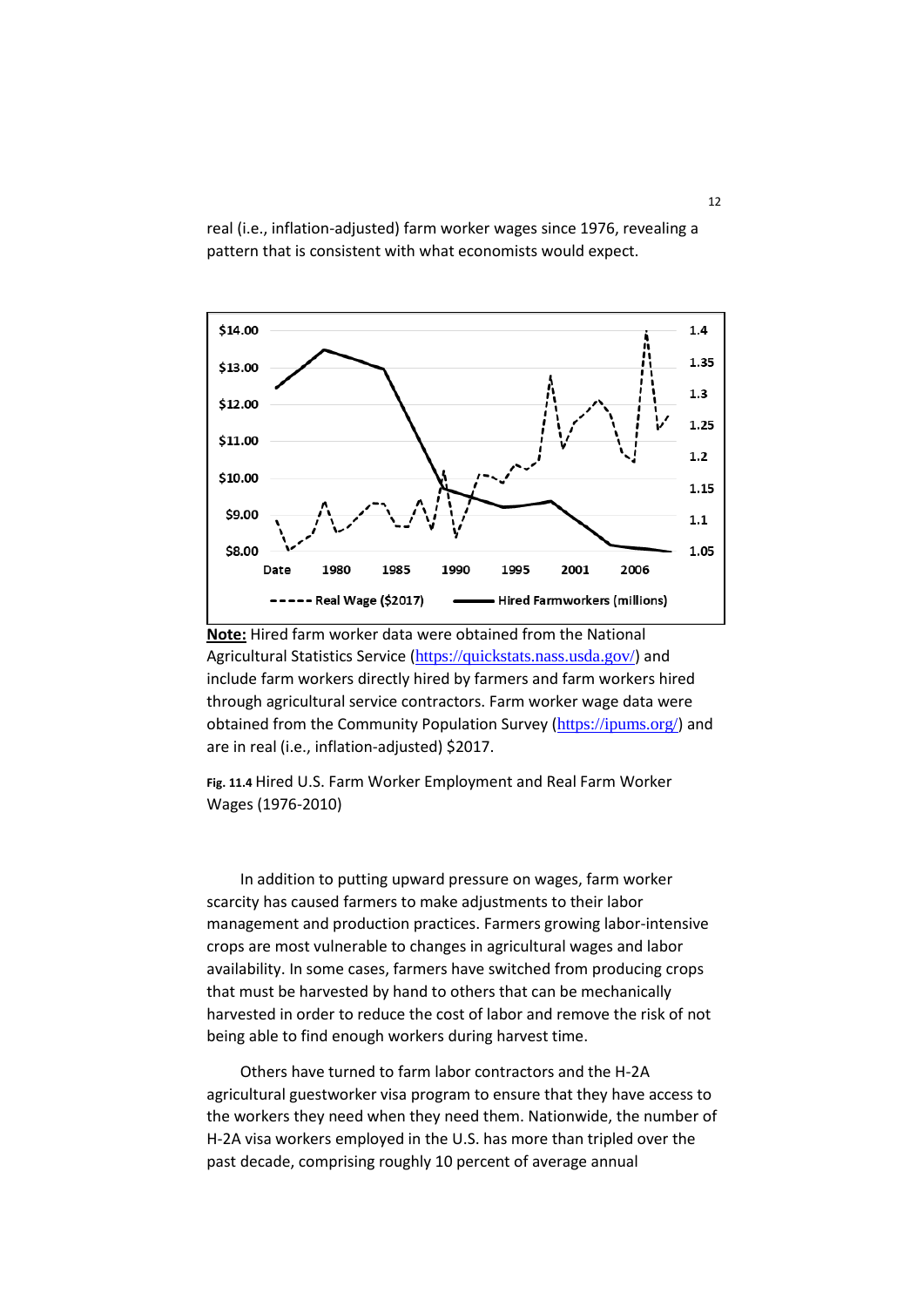employment in the agricultural sector (see Fig. 11.4; Martin and Rutledge, 2022). However, H-2A visa employment has lagged behind in California, in part because farmers who hire foreign workers through the H-2A program must provide housing, and housing costs in California have skyrocketed in recent years making the program less feasible from a cost-benefit standpoint.



**Note:** Visa data were obtained from U.S. Department of State – Bureau of Consular Affairs and can be found at:

[https://travel.state.gov/content/travel/en/legal/visa-law0/visa](https://travel.state.gov/content/travel/en/legal/visa-law0/visa-statistics.html)[statistics.html.](https://travel.state.gov/content/travel/en/legal/visa-law0/visa-statistics.html)

**Fig. 11.5** Number of H-2A Visas Issued (2000-2018)

 $\overline{a}$ 

After the passage of IRCA in 1986, researchers uncovered an upward trend in the share of the farm labor force employed through farm labor contractors (FLCs).<sup>4</sup> This trend emerged, in part, because of new laws that made it illegal for farmers to knowingly hire undocumented workers (Thilmany and Martin, 1995; Thilmany, 1996). When a farmer hires an FLC to bring workers to her farm, the FLC becomes the official employer of record, which from the farmer's standpoint reduces the risk of legal repercussions from the presence of undocumented workers on the farm.

<sup>4</sup> Farm labor contractors are employers who enter into contracts with farmers to provide certain services, such as pruning, weeding, and harvesting.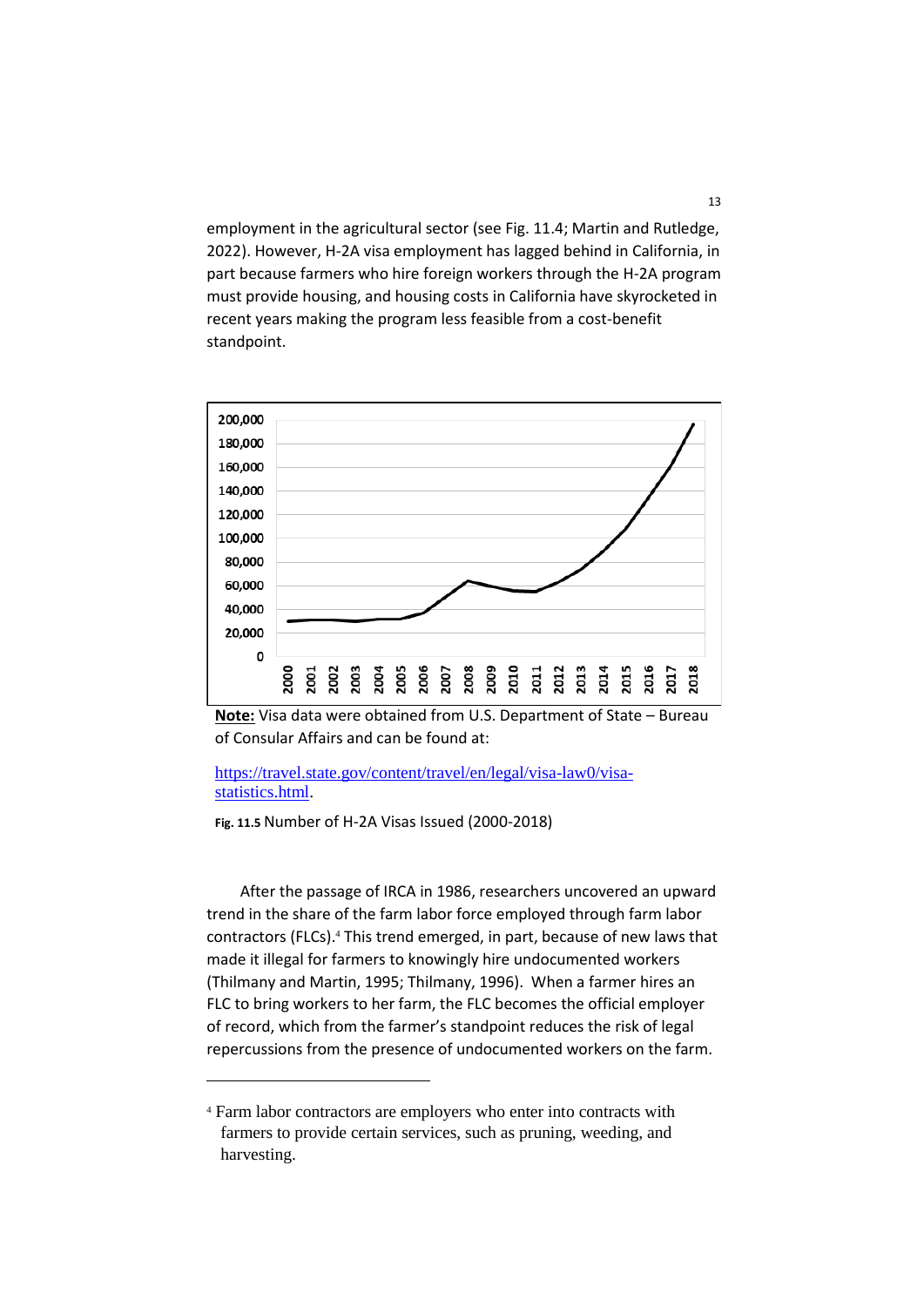However, recent research reveals that farmers are becoming increasingly reliant upon FLCs to ensure they have enough workers, demonstrating that the motive for employing FLCs has shifted towards finding workers in recent years (Rutledge and Taylor, 2019a).





**Fig. 11.6** Reasons for Labor-Saving Technology Adoption

In response to rising wages and labor availability problems, farmers also report having to make changes to their usual cultivation practices. According to a 2019 survey of over 1000 California farmers conducted by the University of California, Davis and the California Farm Bureau Federation, an increasing share of farmers have had to reduce or delay pruning and weeding, and a nontrivial proportion reported an inability to harvest all of the fruit that was available in their orchards and vineyards (Rutledge et al., 2019; Rutledge and Taylor, 2019a).<sup>5</sup> These changes have been accompanied by increased adoption of labor-saving technologies, such as mechanical harvesters, specialized tractor attachments, automated weeding and irrigation technologies, and hand-held power

**.** 

<sup>&</sup>lt;sup>5</sup> The survey collected information on farmers spanning a period of five years between January  $1<sup>st</sup>$ , 2014 and December 31 $<sup>st</sup>$ , 2018.</sup>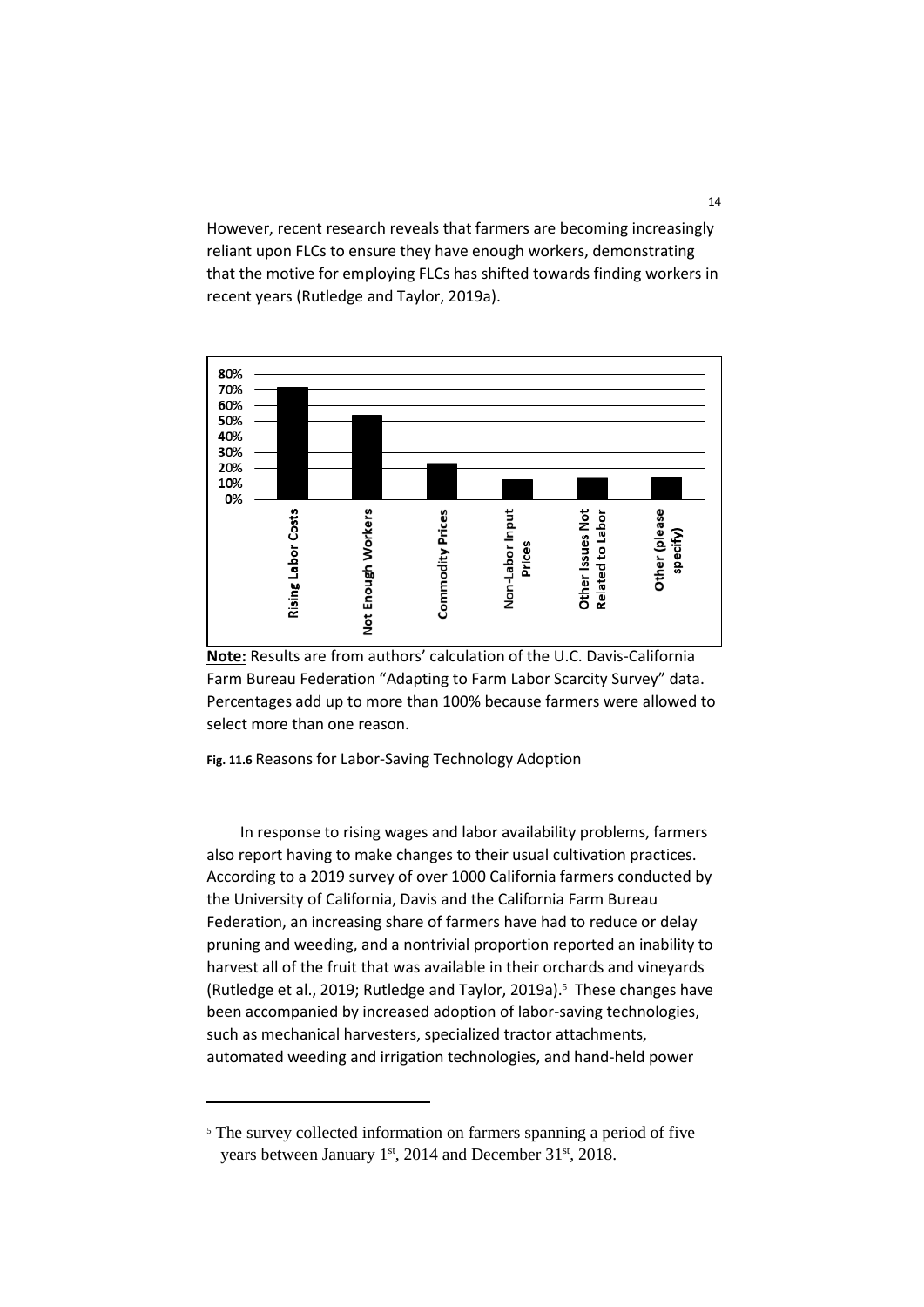tools. When asked the reason for using a labor-saving technology, the vast majority of survey respondents reported using it, in part, because of rising labor costs. Most of them also cited labor availability as a factor (see Fig. 11.5).

The decision to adopt a labor-saving technology in response to a shrinking labor force can be modeled as a cost-minimization problem. It is common to model technology adoption in a two-dimensional framework such as the one portrayed in Fig. 11.6. For simplicity, we only consider two inputs in the production process: capital and labor. Capital inputs include land, buildings, and machinery, and for the sake of parsimony we assume that the farmer owns a fixed amount of land and buildings so that the only production decision she makes is with regards to how much machinery and labor she will use to produce a certain amount of an agricultural commodity per acre while minimizing her production costs. Figure 11.6-A depicts the optimal input mix for a farmer who uses a labor-intensive production process in a labor-abundant environment. The curve denoted **Q 0** is called an isoquant and represents all the combinations of capital machinery (denoted by **K**) and labor (denoted by **L**) that can be used to produce a given amount of the commodity per acre (say 10 tons of Cabernet Sauvignon wine grapes). The downward-sloping straight lines in the graph are called isocost lines, and they represent all the combinations of capital and labor that generate the same amount of cost at a market clearing wage (**w)** and cost of using capital (**r)**. The equation of this isocost line is:

$$
C = rK + wL, \qquad (11.1)
$$

where **C** denotes the total cost per acre to use **K** units of capital and **L** units of labor. Rearranging this isocost equation into its point-slope form reveals the following equation:

$$
\mathbf{K} = \mathbf{C}/\mathbf{r} - (\mathbf{w}/\mathbf{r}) \times \mathbf{L}.\tag{11.2}
$$

Therefore, the slope of the isocost line when labor is abundant (i.e., when the wage **w** = **w<sup>0</sup> )** in Fig. 11.6-A is **–w<sup>0</sup> /r**. If the farmer wants to produce 10 tons of Cabernet Sauvignon wine grapes per acre in the laborabundant environment, she will minimize her production costs by using the combination of capital and labor that corresponds to point **A** on the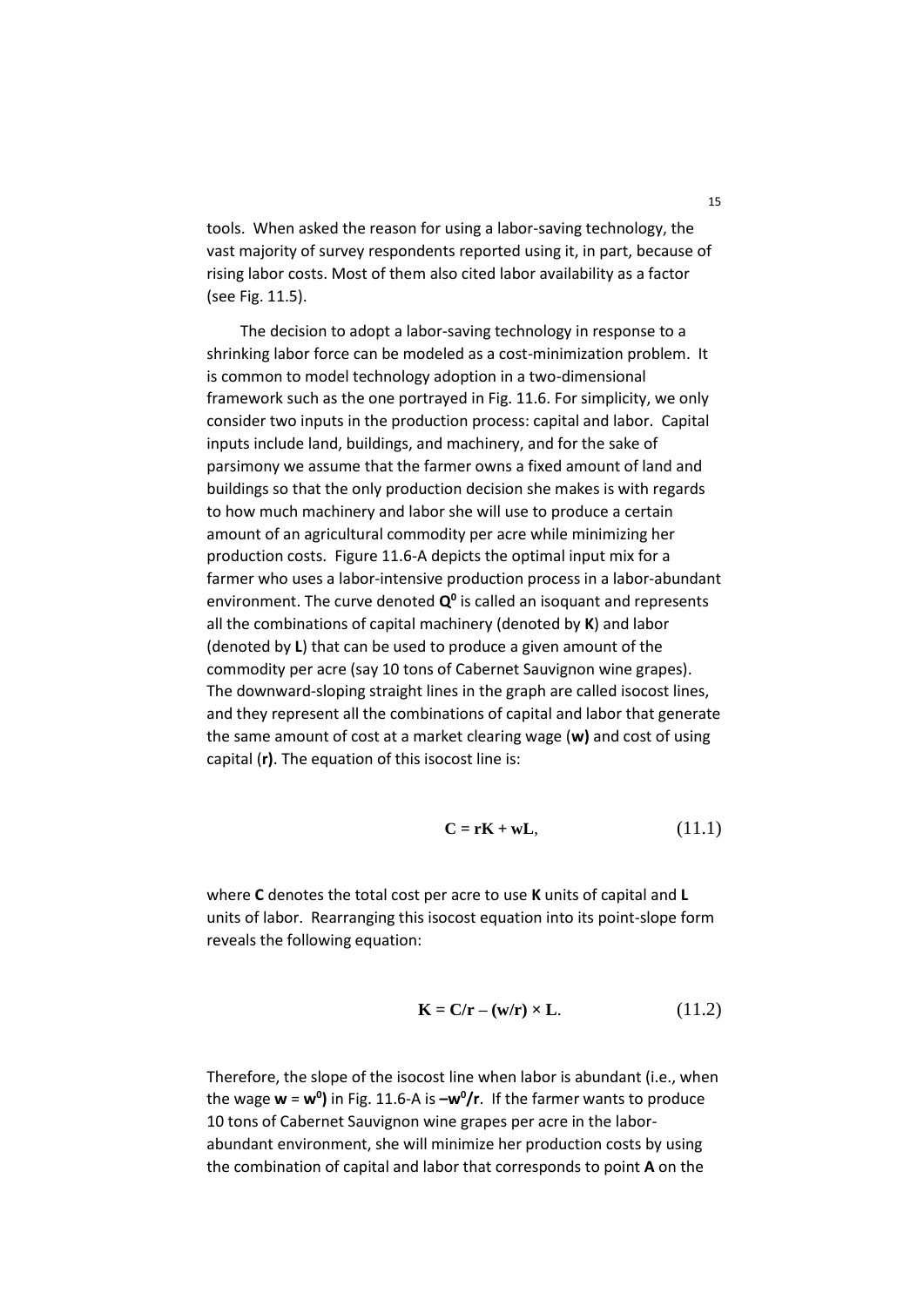graph. At point **A**, the isocost line is just tangent to the isoquant curve **Q 0** . Thus, her cost-minimizing input mix includes the use of **K <sup>0</sup>** units of capital and **L <sup>0</sup>** units of labor per acre of land.

In a labor-scarce environment, the market clearing wage (i.e., when **w = w<sup>1</sup>** ) is likely to be higher than it is when labor is abundant (i.e., **w<sup>1</sup>** > **w0** ), and the resulting isocost line will be steeper with a slope of -**w<sup>1</sup> /r** such as the one depicted in Fig. 11.6-A. In this labor-scarce environment, if the farmer continues to use a labor-intensive production technology, the cost-minimizing input mix will occur at point **B**. Because labor is relatively more expensive in a labor-scarce environment, the costminimizing solution requires more capital (**K 1** ) and less labor (**L 1** ) than it did in a labor-abundant environment.

The farmer may want to consider automating all or part of the production process (e.g., by purchasing and using a pre-pruner or mechanical harvester), which would substantially reduce the amount of labor required. If the farmer chooses to automate part of her production process, her production technology will change, so it can be represented by an entirely new isoquant such as the one denoted by  $Q<sup>1</sup>$  in Fig. 11.6-B. The cost minimizing input mix used to produce 10 tons of Cabernet Sauvignon wine grapes per acre in a labor-scarce environment using a labor-saving technology occurs at point **C**, where the farmer uses **K <sup>2</sup>** units of capital and **L <sup>2</sup>** units of labor. Note that the new isocost line associated with **w<sup>1</sup>** in Fig. 11.6-B has the same slope as the one shown in Fig. 11.6-A, but it is closer to the origin of the graph, indicating that the total cost of employing capital and labor is lower than it was when using the laborintensive production technology. The lower total costs here result from a large reduction in labor costs in a relatively high wage environment. However, the farmer must also factor in the per-period (annual) cost of the loan associated with purchasing the automated technology, so she will only adopt it if the annual cost of capital and labor plus the amount of the loan payment is less than the cost of producing under the laborintensive technology. As a result, the decision to adopt the automated technology becomes a cost-benefit problem from the perspective of the farmer.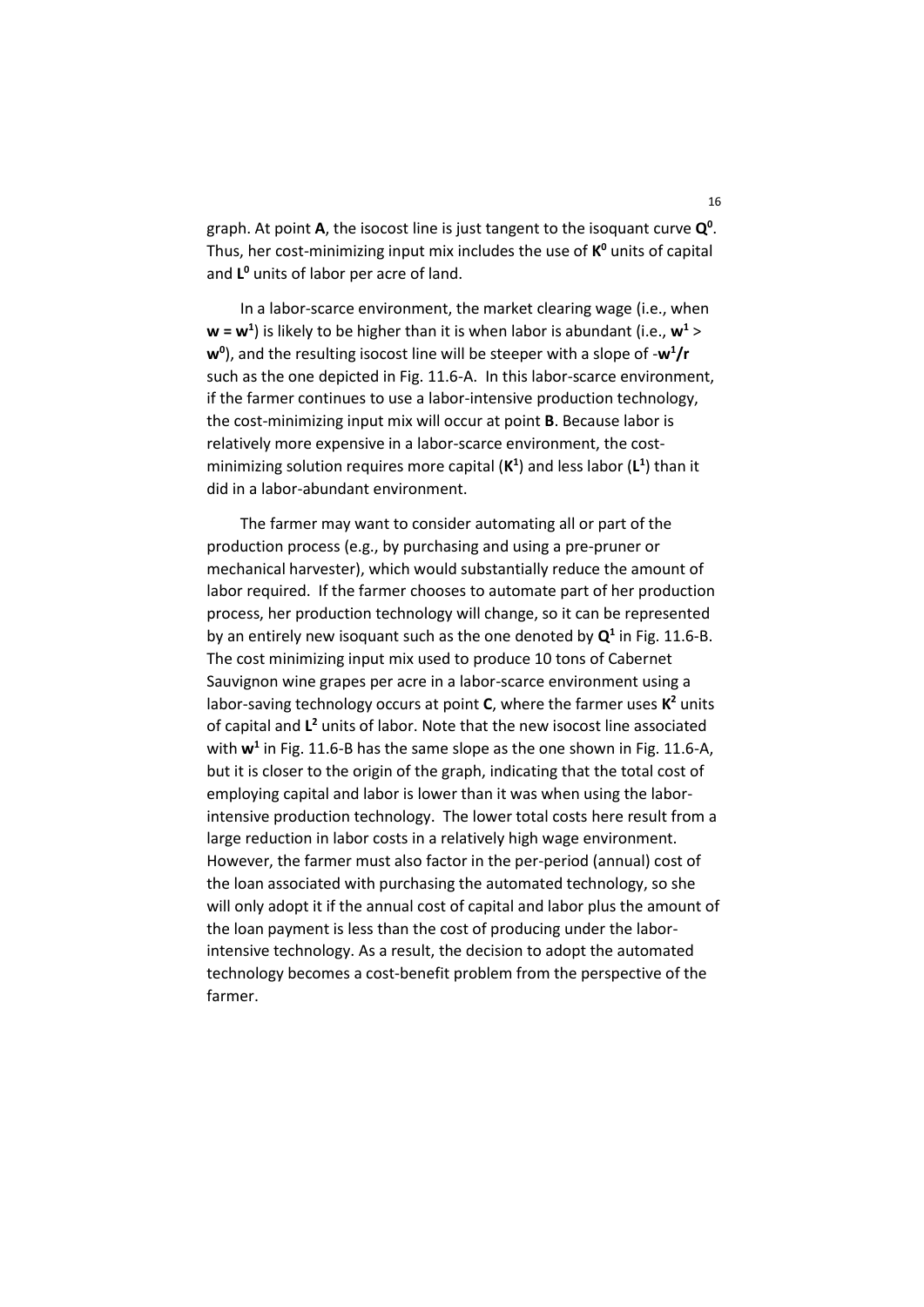**A:** Change in Optimal Input Use Due to a Change from Labor-Abundance to Labor Scarcity While Using a Labor-Intensive Technology



**B:** Change in Optimal Input Use Due to a Switch from Labor-Intensive Technology to Labor-Saving Technology in a Labor Scarce Environment



**Fig. 11.6** An Economic Model of Labor-Saving Technology Adoption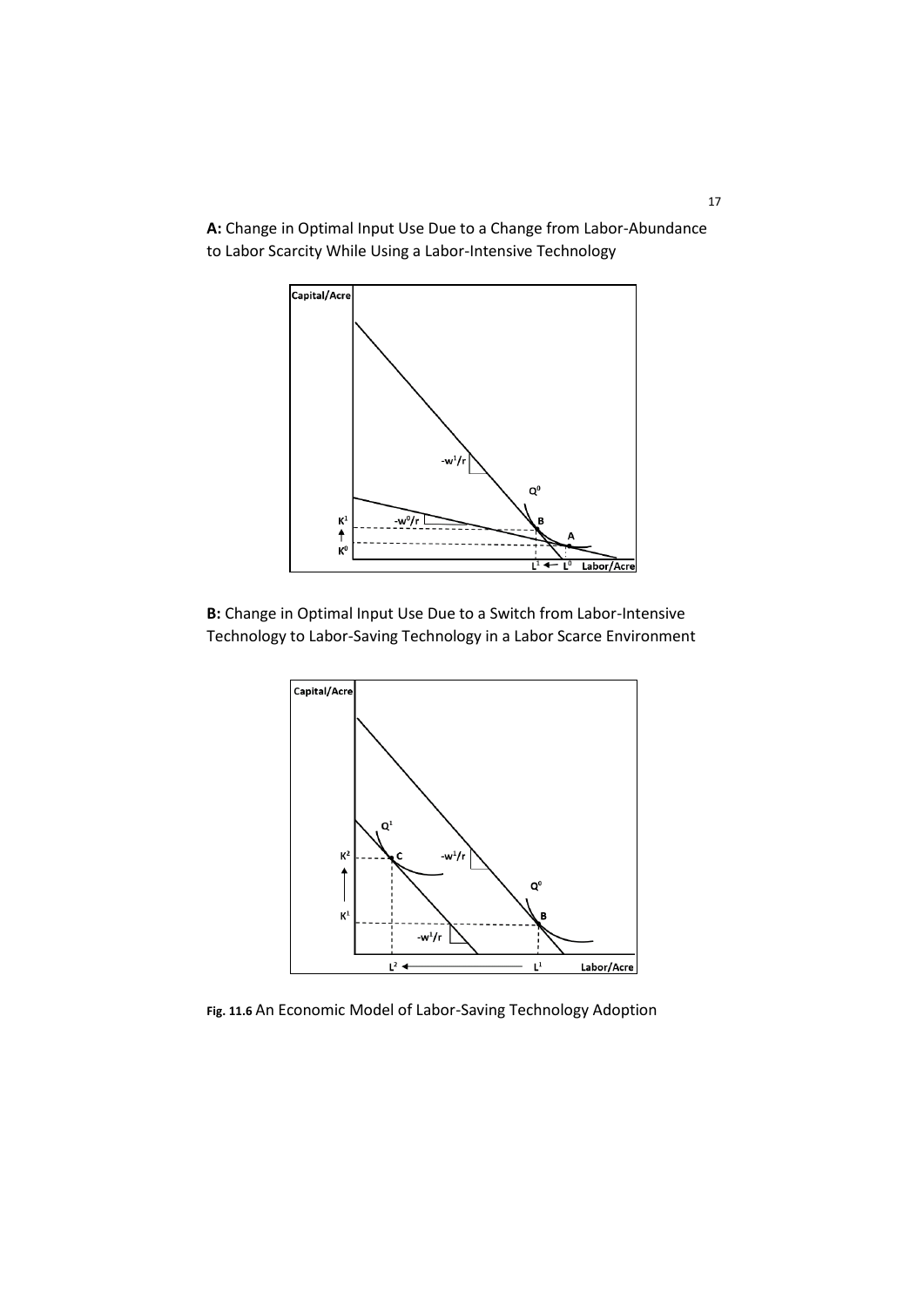#### **11.5 Agricultural Technology as a Service**

One factor that plays a crucial role in the decision to adopt labor-saving technologies is farm size. As the farm size increases, so does the incentive to adopt new technologies because the loan payment required to purchase the new technology can be spread out over a larger number of acres. This means that the per-acre cost of purchasing the new technology is lower on larger farms, which increases the probability that new technologies will be cost effective. A corollary to this is that smaller farms may not be able to automate even if they would like to, so they may have to continue operating with labor-intensive production practices despite rising wages (or they may go out of business).

A popular model, particularly among agricultural technology startups, is to sell automation as a service (ATaaS). Besides keeping the technology under the control of the startup rather than selling it to the farmer, this business model helps address the challenge of adopting labor-saving techniques on farms too small to justify a large sunk cost of adoption. In theory, it could induce smaller farms (and perhaps larger ones, as well) to adopt automated production processes, enabling them to operate at a lower cost per acre. It could potentially help smaller farmers stay competitive and profitable in a world where larger farms tend to dominate the landscape. Nations around the world have realized the importance of agricultural technology adoption, and automation services could help fill an important void. In a declaration aimed at getting EU member states to support agricultural technology adoption, the European Agricultural Machinery Association (2019) stated that "Digital technologies [for agricultural production] should be available to farmers and farms of all sizes and may help attract younger generations, which remains one of the main social concerns affecting this sector today." According to a recent research report, the ATaaS market is expected to increase to \$2.5 billion globally by the year 2024 (BIS Research, 2019).

According to this BIS Research report (2019), the most common ATaaS models are the pay-per-use and subscription models. Because the service providers own the equipment, this also alleviates any risk associated with having to repair or replace expensive electric or mechanical components when the machines break down. The key players in this market space include Trimble Inc., Deere & Company, AGCO Corporation, CNH Industrial N.V., Accenture plc, and several others. Within the ATaaS market, there are two main branches: i) Software-as-a-Service (SaaS), and ii) Equipment-as-a-Service (EaaS). The most common services currently offered include data analytics, navigation and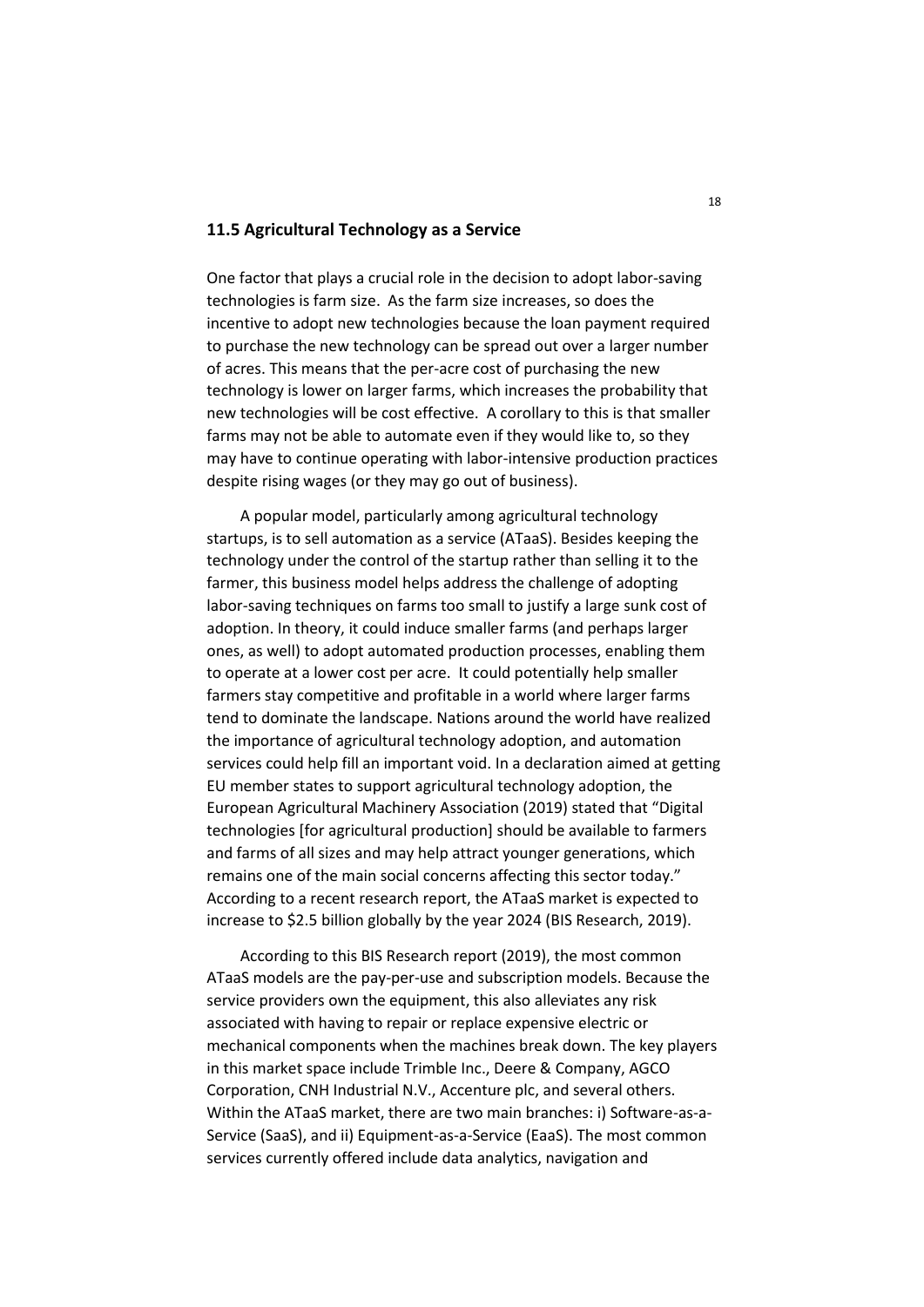positioning, yield monitoring, and soil and crop health management. Some companies, such as Blue River Technologies (which was recently acquired by Deere & Company for over \$300 million), are in the process of developing automated weeding and fertilization technologies and hope to provide services to the public in the near future.

Automated service markets have also emerged in less developed countries where smallholder farming is the norm. For example, laser land leveling and mechanical transplanting services have proven to be valuable for small rice farmers in India (Lybbert et al., 2017; Gulati et al., 2019). In China, labor-intensive tasks, such as land preparation and harvesting, are increasingly being conducted by service providers (Yang et al., 2013). And service markets have started to develop in Africa; although, their development has lagged behind due to poorly integrated markets (Diao et al., 2019). ATaaS markets could be the key to helping less developed countries boost agricultural productivity growth, which has been sluggish compared to developed countries. A recent study of 11 African countries found that only 18% of agricultural households had access to tractorpowered machinery (Kirui, 2019), and it has been suggested that facilitating the development of rental markets for tractor services could help address this problem (Savastano, 2019).

# **11.6 Industry and University Responses to a Diminishing Farm Labor Supply**

Driven by a perceived demand for labor-saving automation and exploiting major advances in mechanical, computer, and agronomic engineering, the public and private sector are investing heavily in developing labor-saving solutions for difficult-to-automate crops and tasks.

Blue River Technologies is developing machines that use cameras, computers, and artificial intelligence with deep learning algorithms similar to what is used in facial recognition systems to allow farmers to see every plant in the field. These systems can tell farmers what types of weeds are in their fields, as well as where and how many there are while permitting variable herbicide or fertilizer spraying regimes to be applied to each plant. These systems can dramatically reduce the need for workers and are designed to substitute machines and computers for manual labor. They also have the potential to help increase crop yields and cut down on non-labor input costs by minimizing the amount of chemicals used in the production process while applying them with a high degree of precision.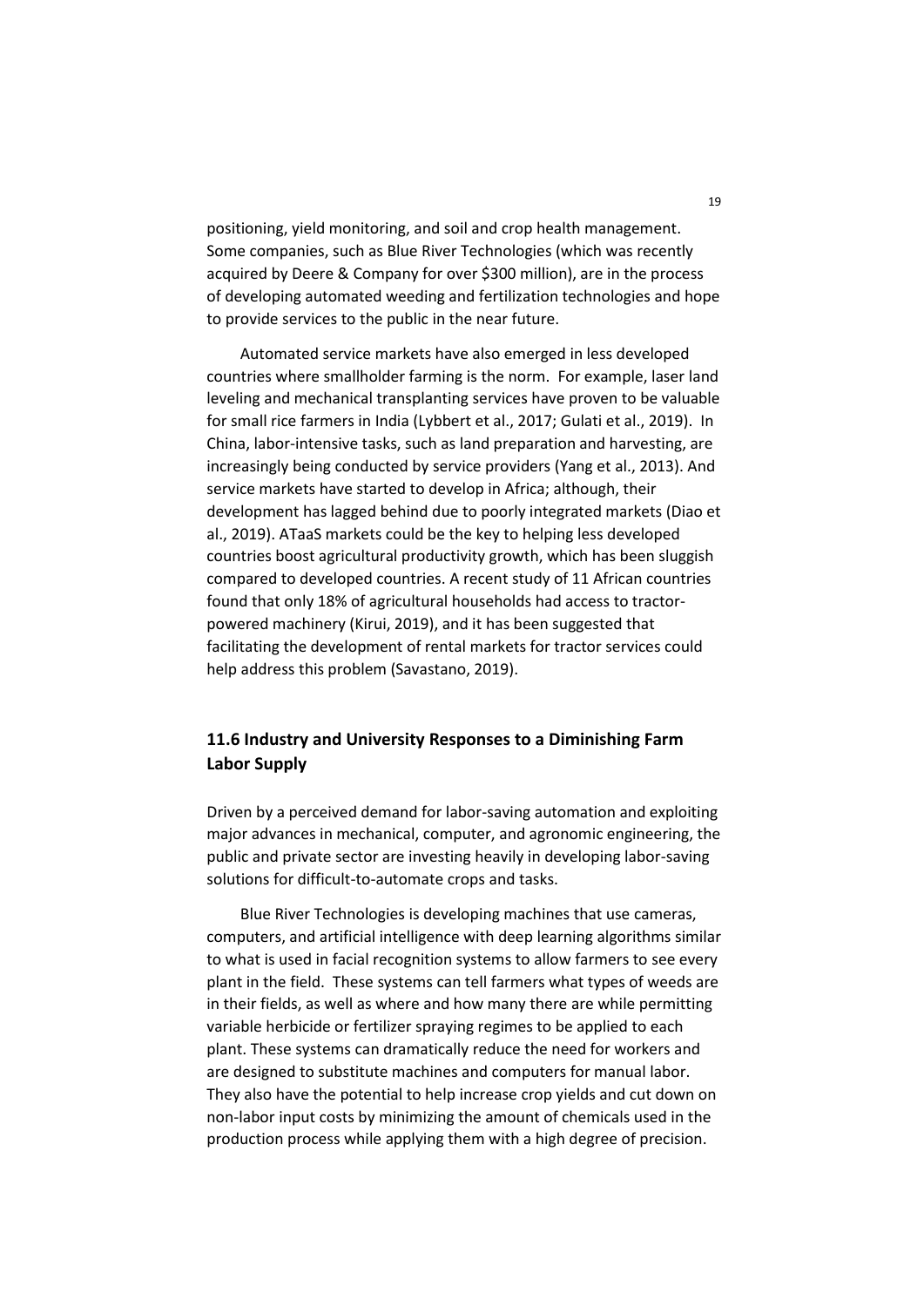The University of California has also been developing technologies that capture data, which can be used to help inform farmers to produce crops more efficiently. One such project, the Virtual Orchard (or VO), is a technology that generates a three-dimensional model of an orchard using a series of aerial images that can measure the volume, height, size, and spacing of trees in an orchard. This system can be outfitted with near infrared cameras, and the data collected can be used to direct farmers to areas of their orchard that are water or nutrient deficient, which can help farmers reduce the amount of labor needed to properly inspect orchards during the growing season and can help minimize losses and increase yields (Pourreza, 2018).

In addition to the development of smart technologies, the U.C. system has also invested resources through its Cooperative Extension program to gain a better understanding of who is using automated systems and whether they are reliable and cost-effective. One such study has found that labor constraints are a "very important" factor in the decision to use currently-available automated technologies (Tourte and Siemens, 2018). However, this study also found that there has been a substantial amount of dissatisfaction with the technologies that are currently available and that farmers are generally not confident that they are reliable enough to adopt at this stage. Nevertheless, as resources such as labor continue to become scarce, the role of research and development to make agricultural production more efficient and sustainable will become increasingly important as farmers have to produce more food to feed a growing population.

The development of agricultural technologies has been evolving into a multi-national collaborative effort. For instance, the Israeli company Welaunch has started to set up shop in the U.S. by placing representatives in U.S. states to collaborate with farmers to address their problems. They take the information they gather in the U.S. back to Israel to develop and test new technologies on Israeli farms before bringing them to market in the U.S. (Bedford, 2019). In Europe, digital innovation hubs support the development and commercialization of "agri-food robotics" to achieve environmentally-friendly and labor-saving technologies (SPARC 2008). It is likely that developments in automation, and their subsequent adoption, will continue to diffuse globally. As software, mechatronics, and artificial intelligence algorithms become more advanced and capable of adapting to a myriad of new situations,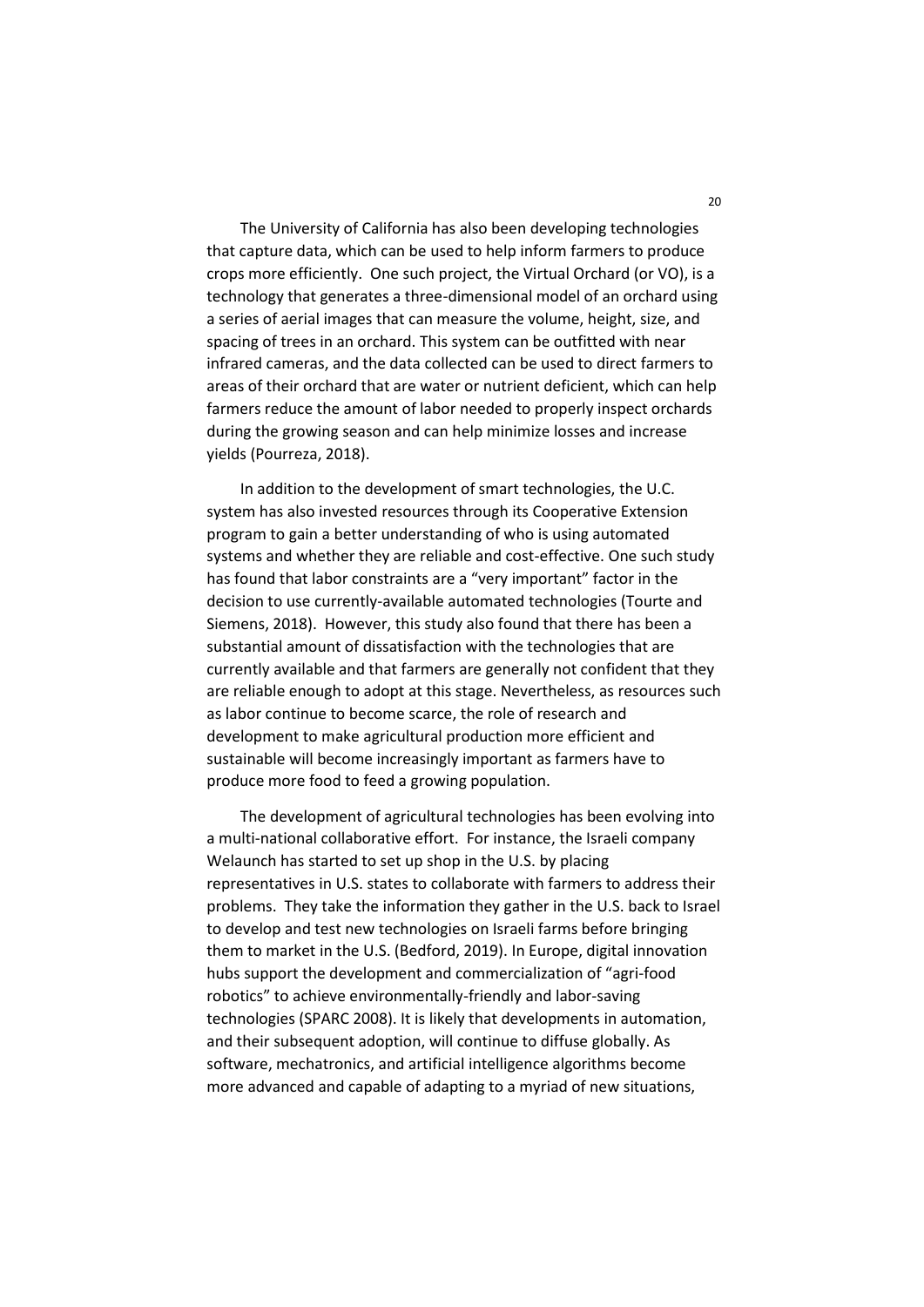these technologies will eventually be designed to target different regions and settings throughout the world.<sup>6</sup>

### **11.7 Economic Welfare and Automation**

When agricultural labor is abundant, automation may be detrimental to agricultural workers and small farmers who cannot afford to invest in new technologies, even if the total benefits to society (e.g., through higher farm profits and lower food prices) are positive. In a labor-rich environment, where the majority of farm workers are not well-educated or technologically skilled, the adoption of automated technology has the potential to displace a large number of workers, many of whom may not have other employment options. Although automation leads to an increase in the demand for labor in the technologically-skilled farm labor market, it is not likely to offset the overall decrease in welfare experienced by the large number of farm workers who are displaced from employment in the low-skilled farm labor market. Adoption of the tomato harvester created a large increase in the supply of processing tomatoes, which in turn stimulated the creation of new jobs in downstream food processing plants. The extent to which those non-farm jobs compensated for the loss of employment in the field is unclear.

On the other hand, in the current era of labor scarcity, labor-saving automation is more likely to create benefits for workers and consumers, as well as for agricultural producers and society as a whole. As the labor force transitions into a technologically-skilled one, wage gains in a labor scarce environment have the potential to be much larger for those who can acquire the skills necessary to remain in the workforce. Take for example Fig. 11.7, which portrays the labor market for technologicallyskilled farm workers with fixed labor demand under labor-abundant (Panel A) and labor-scarce (Panel B) environments. This scenario depicts a situation where the automated technology only requires a fixed number of personnel to operate it.

Both of the scenarios depict the same initial wage (**w<sup>0</sup>** ) and amount of labor supplied at the initial equilibrium. The crucial difference between the two panels is represented by the slope in the labor supply curves (labeled **LS<sup>A</sup>** and **LSB**). The increase in labor demand for technologically-

**.** 

<sup>6</sup> A number of media reports and technologies are featured on the farmlabor.ucdavis.edu website.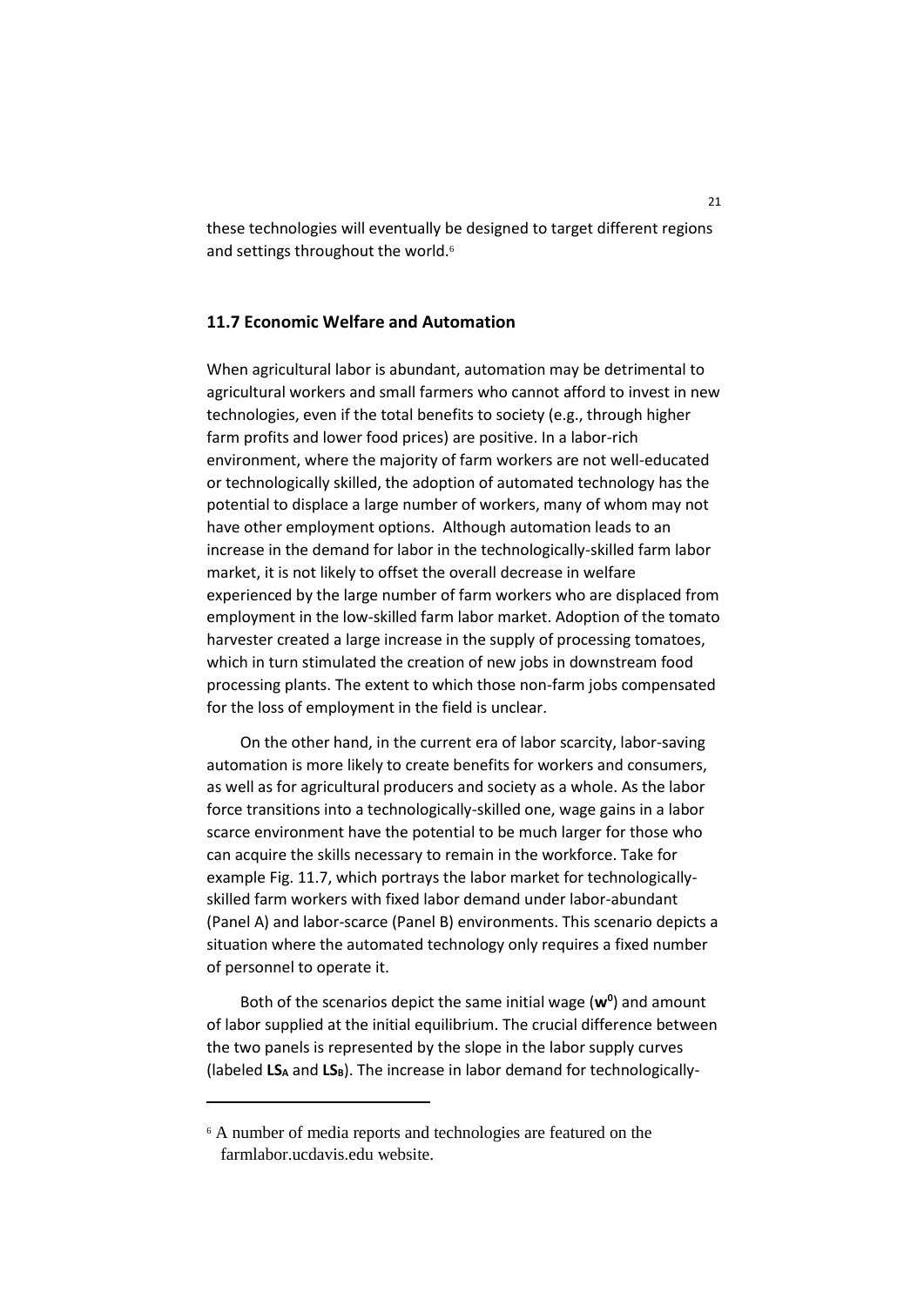skilled farm workers is represented by the same shift from **LD<sup>0</sup>** to **LD<sup>1</sup>** in both panels. However, the increase in demand for labor in this market leads to dramatically different outcomes under the two scenarios. The market-clearing wage in the labor scarce environment after the increase

**A:** Labor Abundant Environment



**B:** Labor Scarce Environment



**Fig. 11.7** Technologically-skilled Farm Labor Market Under Labor Abundant and Labor Scarce Environments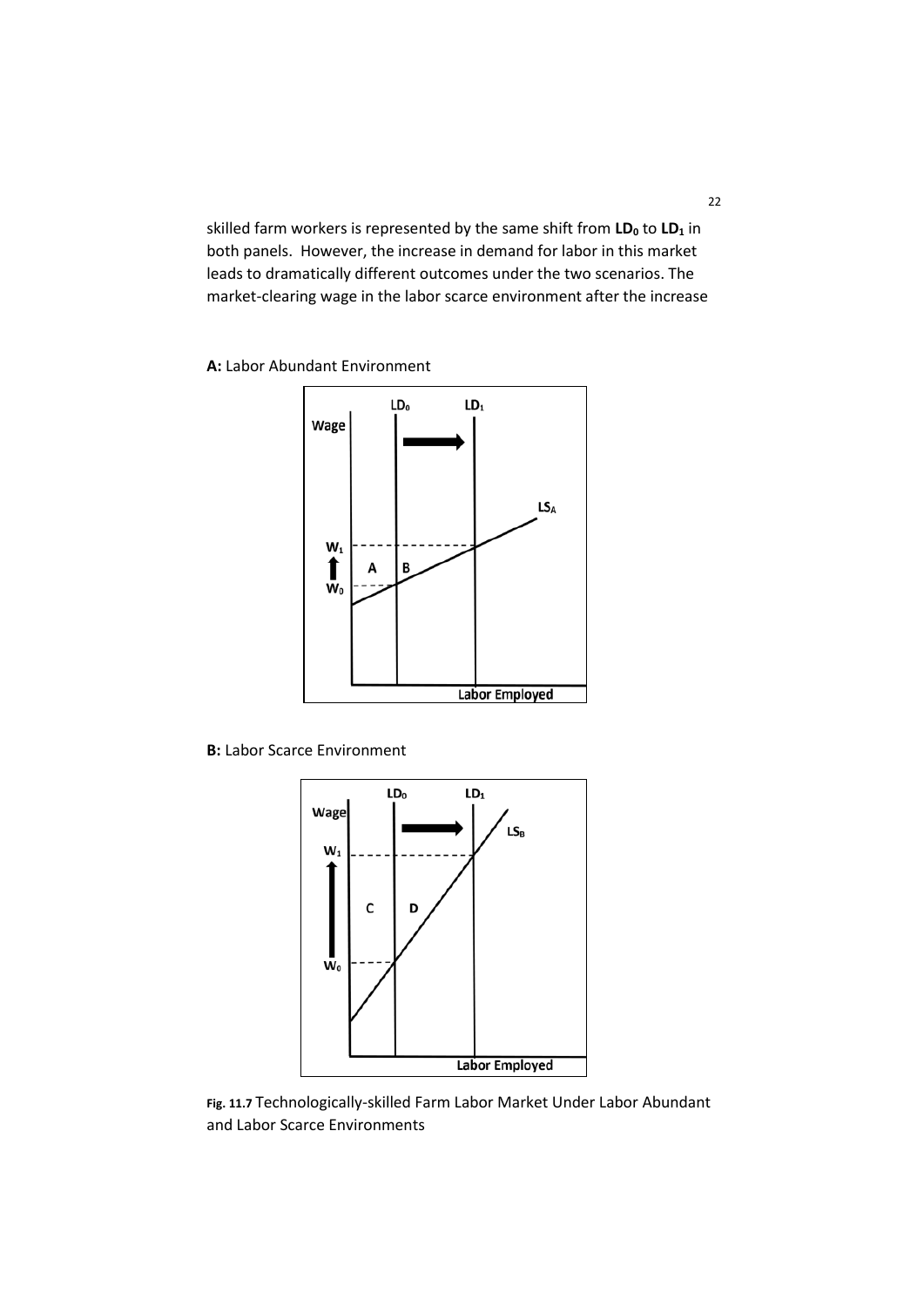in labor demand is much higher than it is in the labor-abundant one, and the gain in farm worker welfare (represented by the area **C** + **D**) in Panel B is much larger than the gain in welfare in Panel A (represented by the area **A** + **B**). In both labor-abundant and labor-scarce environments, the appearance and adoption of new agricultural technologies can lead to a concentration of production on fewer farms. It may not be cost-effective for small farmers to adopt an expensive automated technology because the fixed cost of adoption per unit of output (or land) can be much higher for them than it is for large farmers. If automation leads to increased production or efficiency, prices will decrease, which leads to increased consumption. These changes increase the overall welfare of consumers and the society as a whole, but they can also create winners and losers. Lower commodity prices can drive small farmers out of business, particularly if small farmers lack the scale to benefit from the new technologies.

#### **11.8 Conclusion**

A 2018 *Investor's Business Daily* article warned that "Farming robots are about to take over our farms." Extrapolating from current trends in technological development and a diminishing farm labor supply, it is not difficult to imagine a future in which automation in tree fruit orchards and vineyards expands and deepens to encompass more tasks on more farms. Early automation favors tasks for which labor-saving solutions are easiest to develop, as well as commodities for which the delicacy of human hands matters least at harvest time (for example, fruits to be processed, like wine grapes, versus fruits sold fresh to consumers, like table grapes). However, over time, advances in mechanical engineering and information technology (IT) put automation solutions within the reach of more tasks and commodities. "Robots in the fields" refers to labor-saving solutions that integrate IT with mechanical engineering and other fields, exploiting advances in machine learning and artificial intelligence that enable machines to do things once limited to the domain of humans.

What does a future with robots in the fields portend for farmers, consumers, farm workers, and rural communities?

For farmers, the impact will depend on how new and accessible technological developments keep pace with a declining farm labor supply. If technological development lags, crop production will be more vulnerable to rising wages and declining farm worker availability. Confronted by rising wages and less access to workers, there may be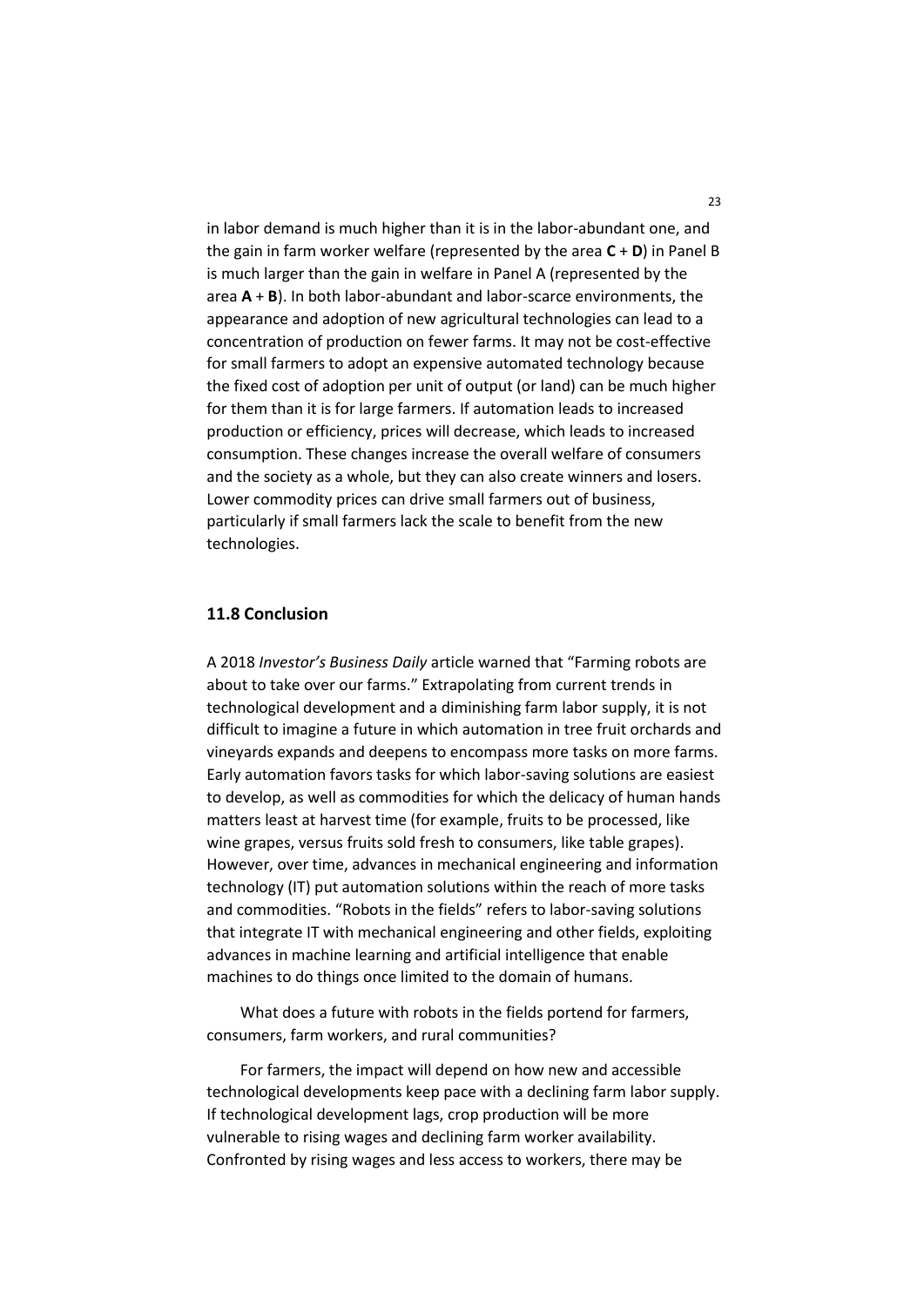incentives to shift to less labor-intensive crops. If large farms are better able to experiment and become early adopters of new labor-saving technologies, a lag in the development of affordable labor-saving technologies could create challenges for small farmers and accelerate a concentration of crop production on fewer farms.

For consumers, access to fresh fruits and vegetables at an affordable price depends critically on how farmers adapt to a declining farm labor supply. If farmers have access to new labor-saving technologies, they may be able to increase the supply of food to consumers despite rising wages, minimizing food price increases. On the other hand, if these technologies are not available, labor shortages will put upward pressure on food prices for consumers, unless consumers are willing to shift to lower-cost foods, including imports of fresh fruits from countries that find themselves at an earlier stage of the agricultural transformation.

As some farms and crops shift to more sophisticated automation solutions, their labor demands will shift from less-skilled workers to workers who have the skills to work with new technologies. That is, employment will decrease, but human capital demands will rise. Workers who are able to acquire the skills to work with new technologies can benefit from higher wages. Those who are unable to acquire these skills will have to shift to new crops, tasks, or farms that have not yet adopted the new technologies. Societies that succeed in training a new generation of technologically-skilled agricultural workers will have an advantage over those that do not. Against a backdrop of declining farm labor supply, it is possible to have rising farm wages (for both skilled and less-skilled workers) and increasing automation. For this scenario to occur, technological change will have to keep pace with, but not outstrip, the negative trend in farm labor supply over time.

In the era of farm labor abundance, the expansion of labor-intensive agriculture created serious economic and social challenges for rural communities in California and elsewhere, as new seasonal farm jobs increased poverty and welfare demands (Martin and Taylor, 2003). Rising farm wages and a shift toward more skilled farm jobs and non-farm employment do the opposite. The impacts of a declining farm labor supply on rural communities, like the impacts on farmers, consumers, and workers, will depend on whether technological solutions keep pace with rising farm wages over time.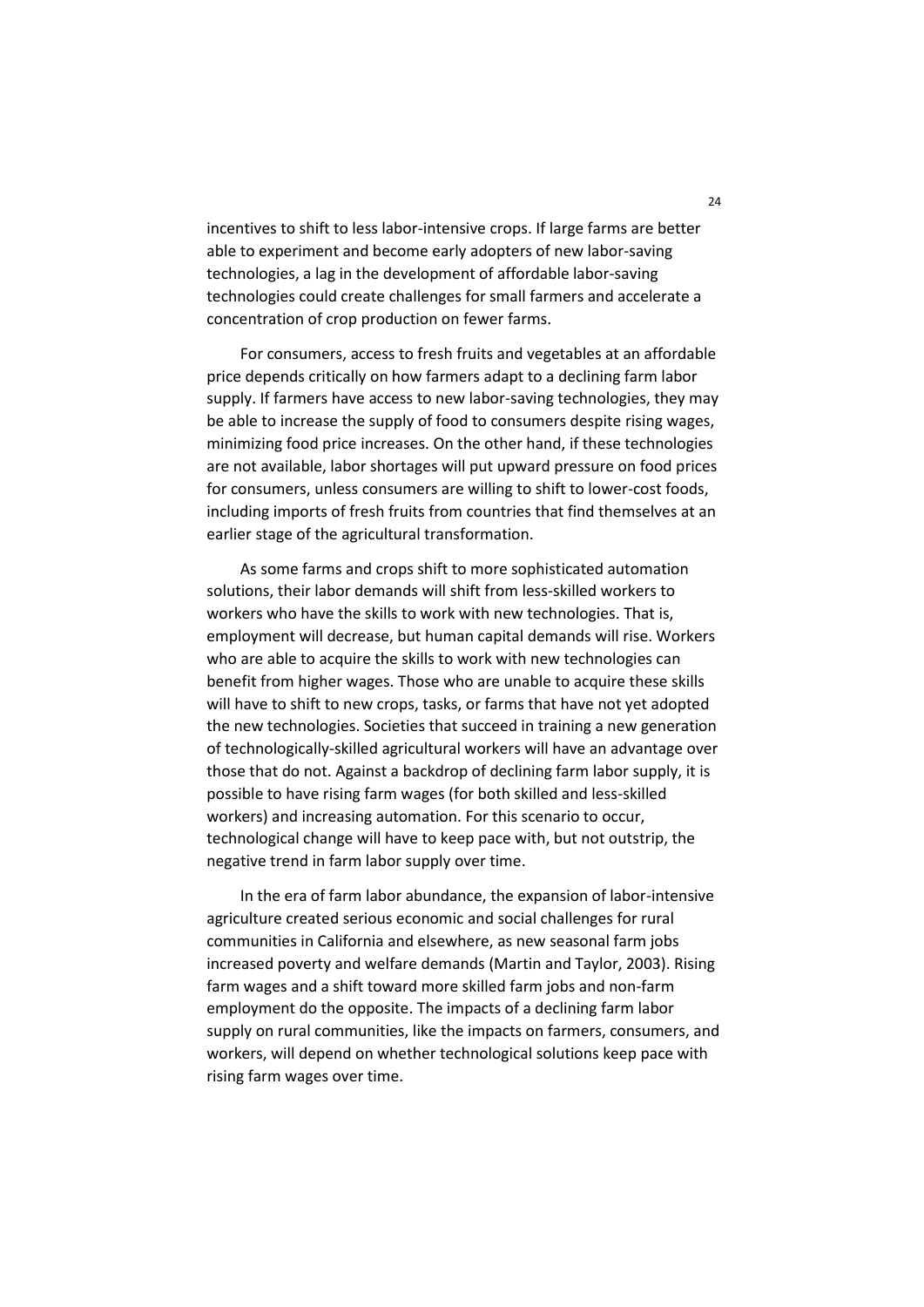#### **References**

- Arrow, K. (1962). Economic Welfare and the Allocation of Resources for Invention. Chapter 23 in *The Rate and Direction of Inventive Activity and Social Factors*. Princeton University Press.
- Bedford, L. (2019). Ag Tech Around the World. Successful Farming, September 9<sup>th</sup>.
- Bidabadi, F. and Hashemitabar, M. (2009). The Induced Innovation Test (Co-Integration Analysis) of Iranian Agriculture. *Agricultural Economics – Czech*, 55(3):126-133.
- Binswanger, H. (1986). Agricultural Mechanization: A Comparative Historical Perspective. *The World Bank Research Observer*, 1(1):27-56.
- BIS Research. (2019). Global Agricultural Technology-as-a-Service Market to Reach \$2.49 Billion by 2024. Retrieved March 1st, 2020 from PR Newswire from: [https://www.prnewswire.com/news-releases/global-agriculture-technology-as-a-service](https://www.prnewswire.com/news-releases/global-agriculture-technology-as-a-service-market-to-reach-2-49-billion-by-2024--300907475.html)[market-to-reach-2-49-billion-by-2024--300907475.html](https://www.prnewswire.com/news-releases/global-agriculture-technology-as-a-service-market-to-reach-2-49-billion-by-2024--300907475.html).
- Boucher, S. R., Smith, A., and Taylor, J. E. (2007). Impacts of Policy Reforms on the Supply of Mexican Labor to U.S. Farms: New Evidence from Mexico. *American Journal of Agricultural Economics*, 72(3):567–573.
- Bracero History Archive (2019). *Braceroarchive.org* [website].
- California Agrarian Action Project, Inc. et al. v. Regents of the University of California et al. (1989). Court of Appeal, First District, Division 5, California. Retrieved June 1, 2018 from: <https://caselaw.findlaw.com/ca-court-of-appeal/1760043.html>.
- Card, D. and Lewis, E. (2007). The Diffusion of Mexican Immigrants During the 1990s: Explanations and Impacts. Ch. 6 in *Mexican Immigration to the United States*. George Borjas, ed. University of Chicago Press.
- Charlton, D. and Taylor, J. E. (2016). A Declining Farm Workforce: Analysis of Panel Data from Rural Mexico*. American Journal of Agricultural Economics*, 98(4):1158–1180.
- Charlton, D, Taylor, J. E., Vougioukas, S, and Rutledge, Z (2019a). [Can Wages Rise Quickly](http://www.choicesmagazine.org/choices-magazine/submitted-articles/can-wages-rise-quickly-enough-to-keep-workers-in-the-fields)  [Enough to Keep Workers in the Fields?](http://www.choicesmagazine.org/choices-magazine/submitted-articles/can-wages-rise-quickly-enough-to-keep-workers-in-the-fields) Choices. 34(2).
- Charlton, D, Taylor, J. E., Vougioukas, S, and Rutledge, Z. (2019b). Innovations for a Shrinking Agricultural Workforce. Choices. 34(2).
- della Cava, M. and Lopez, R. (2019). Could California Produce Soon Cost You More? Farms Face Labor Shortages, Immigration Woes. *USA Today*, January 27, 2019.
- Diao, X., Silver, J., Takeshima, H. and Zhang, X. (Forthcoming). "Introduction." In *A New Paradigm of Agricultural Mechanization Development: How Much Can Africa Learn from Asia?* Edited by Xinshen Diao, Hiroyuki Takeshima, and Xiaobo Zhang.
- Dickerson, C. and Medina, J. (2017). California Farmers Backed Trump, but Now Fear Losing Field Workers. *New York Times*, February 9, 2017.
- Department of Labor. (2018). *National Agricultural Workers Survey* [dataset].
- European Agricultural Machinery Association (CEMA). (2019). Shift into Digital Agriculture: CEMA Welcomes Member States' Draft Declaration Supporting Technology Uptake in EU Farming. *European Agricultural Machinery Association Press Release*.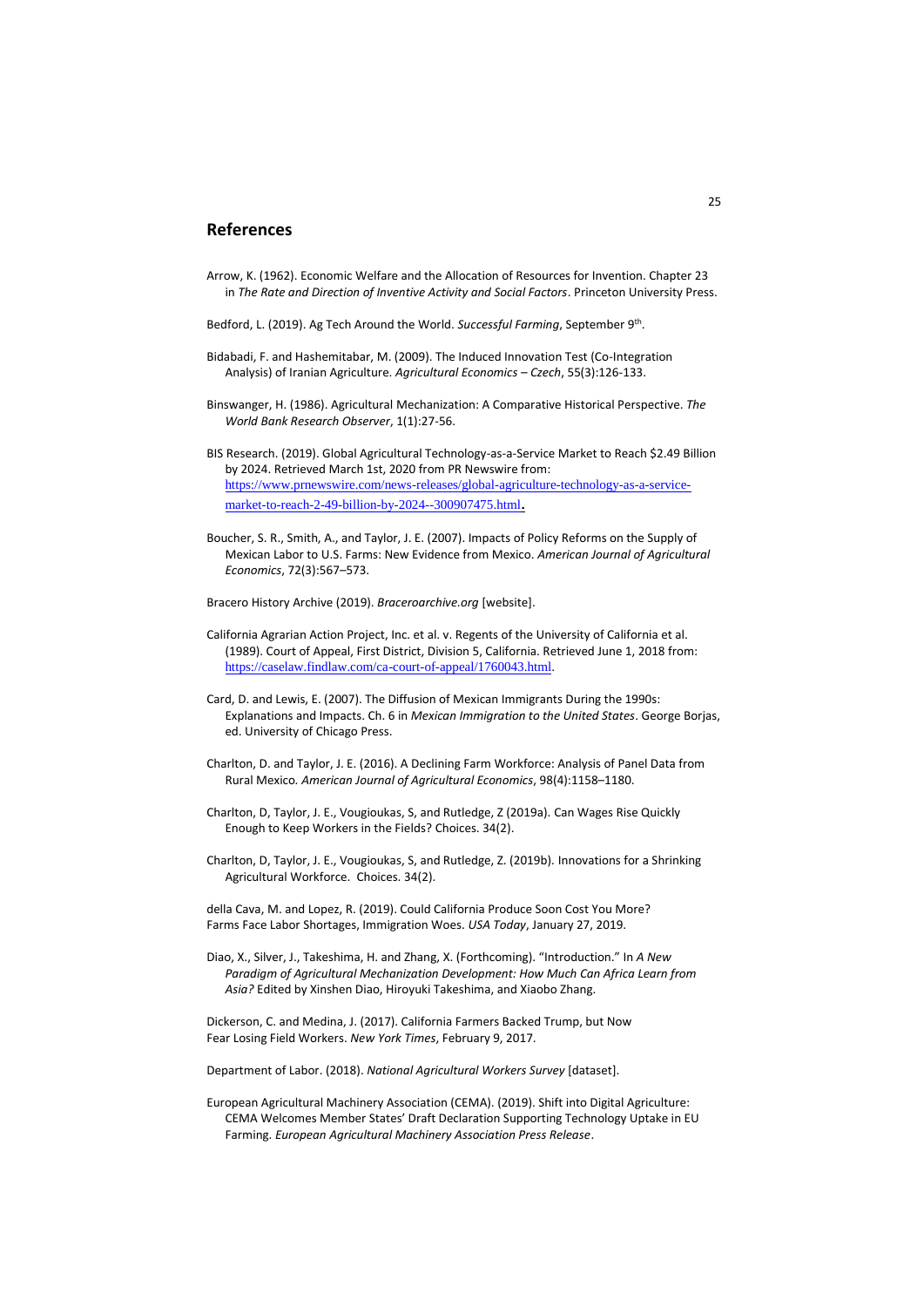- Fan, M., Gabbard, S., Pena, A. A., and Perloff, J. M. (2015). Why Do Fewer Agricultural Workers Migrate Now? *American Journal of Agricultural Economics*, 97(3):665–679.
- Fisher, D. U. and Knutson, R. D. (2012). Uniqueness of Agricultural Labor Markets. *American Journal of Agricultural Economics*, 95(2):463-469.
- Frank, M. (2017). Can America's Farms Survive the Threat of Deportations? *The Atlantic*, June 6, 2017.

Glaister, D. (2006). US Crops Left to Rot as Mexicans Leave the Fields for Better-Paid Jobs. *The Guardian*, February 3, 2006.

- Good, K. (2017). Trump Administration Immigration Policies Could Hamper Some Ag Sectors. *Farm Policy News*.
- Gulati, K, Ward, P. S., Lybbert, T. J., Spielman, D. J. (2019). *Intrahousehold Valuation, Preference Heterogeneity, and Demand for an Agricultural Technology in India* (Working Paper). Retrieved from the University of California's Escholarship website: <https://escholarship.org/content/qt6r15m8mp/qt6r15m8mp.pdf>.
- Hassan, F., and Kornher, L. (2019)*. Let's Get Mechanized – Labor Market Implications of Structural Transformation in Bangladesh* (Working Paper). Retrieved from the UC Davis Farm Labor website: [https://farmlabor.ucdavis.edu/sites/g/files/dgvnsk5936/files/inline](https://farmlabor.ucdavis.edu/sites/g/files/dgvnsk5936/files/inline-files/Fuad%20Hassan%3B%20Technology.pdf)[files/Fuad%20Hassan%3B%20Technology.pdf](https://farmlabor.ucdavis.edu/sites/g/files/dgvnsk5936/files/inline-files/Fuad%20Hassan%3B%20Technology.pdf).
- Hertz, T. and Zahniser, S. (2012). Is There a Farm Labor Shortage? *American Journal of Agricultural Economics*, 95(2):476–481.
- Hicks, J. (1932). *The Theory of Wages*. New York, NY: St. Martin's Press, Inc.
- Hyami, Y. and Ruttan, V. (1971). *Agricultural Development: An International Perspective.* Baltimore, MD: The Johns Hopkins Press.
- Ifft, J. and Jodlowski, M. (2016). Is ICE Freezing US Agriculture? Impacts of Local Immigration Enforcement on US Farm Profitability and Structure. *Paper Prepared* for *AAEA Annual Conference*.
- Kirui, Oliver K. (2019). The Agricultural Mechanization in Africa: Micro-Level Analysis of the State Drivers and Effects. *ZEF-Discussion Papers on Development Policy*, No. 272.
- Kostanini, G., Mykerezi, E., and Escalante, C. (2013). The Impact of Immigration Enforcement on the U.S. Farming Sector. *American Journal of Agricultural Economics*, 96(1):172-192.
- Levin, R. (1988). Appropriability, R&D Spending, and Technological Performance. *The American Economic Review*, 78(2):424-428.
- Levine, L. (2009). Farm Labor Shortages and Immigration Policy. *Congressional Research Service*. Report No. RL30395.
- Lybbert, T., Magnan, N., Spielman, D., Bhargava, A., and Gulati, K. (2017). Targeting Technology to Increase Smallholder Profits and Conserve Resources: Experimental Provision of Laser Land-Leveling Services to Indian Farmers. *Economic Development and Cultural Change*, 66(2), 265-306.
- Martin, P. (2001). There Is Nothing More Permanent than Temporary Foreign Workers. *Center for Immigration Studies*.
- Martin, P. (2006a). Braceros: History, Compensation. *Rural Migration News*, 12(2).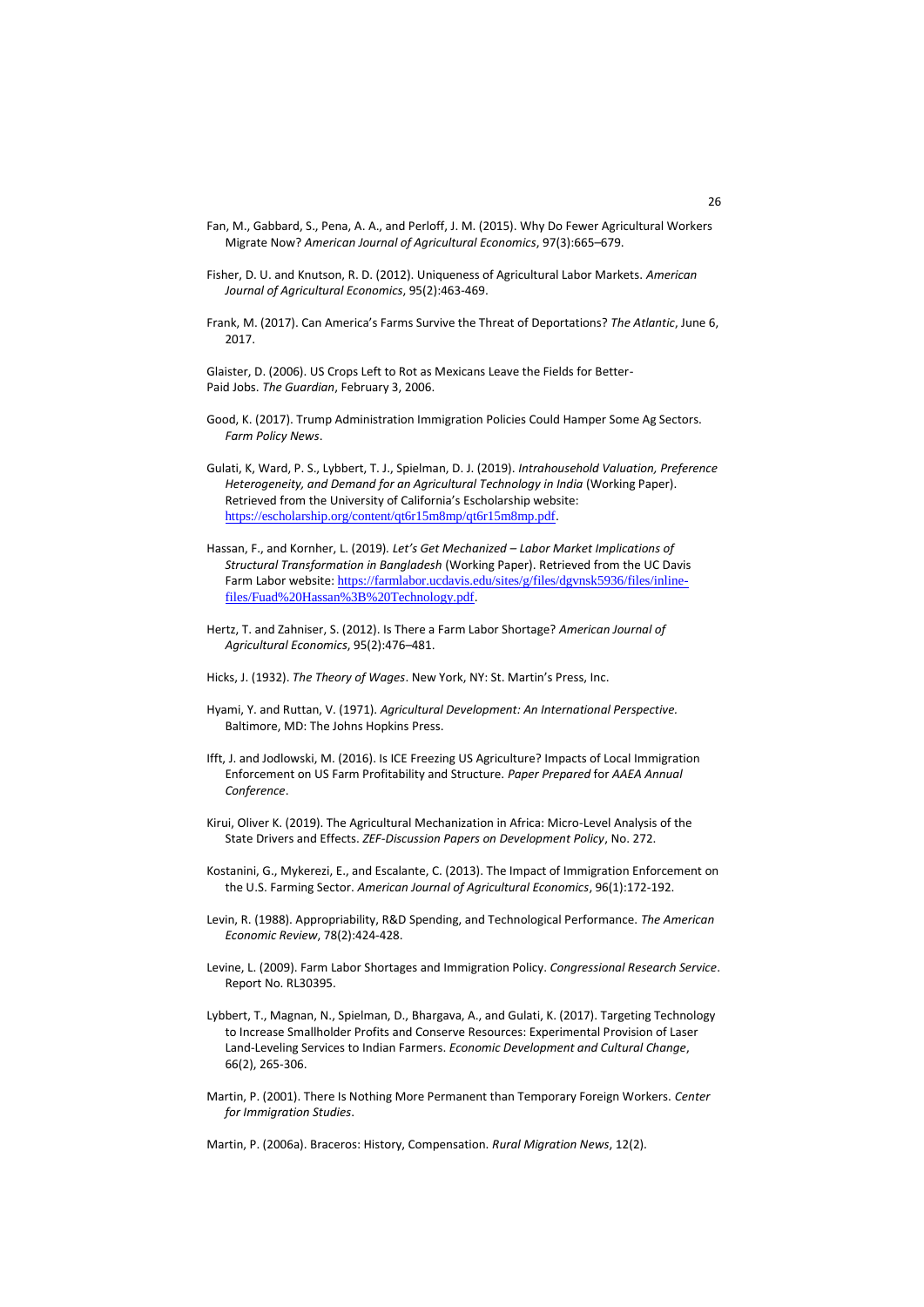Martin, P. (2006b). The Bracero program: Was It a Failure? *History News Network*.

- Martin, P. (2019). Federal Survey Shows Aging and Settled Farm worker Population. *California Institute for Rural Studies*, May 20, 2019.
- Martin, P. and Taylor, J. E. (2013). Ripe with Change: Evolving Farm Labor Markets in the United States, Mexico, and Central America. *Migration Policy Institute*.
- Martin, P.L. and Taylor, J.E. (2003). Farm Employment, Immigration, and Poverty: A Structural Analysis. *Journal of Agricultural and Resource Economics*, *28*(1835-2016-148821), pp.349- 363.
- Martin, P.L. and Rutledge, Z. (2022). Proposed Changes to the H-2A Program Would Affect Labor Costs in the United States and California. *California Agriculture*, 75(3):135-141.
- Oatman, M. (2018). California's Vineyard Workers Already Faced Long Hours, Low Pay, and Harsh Conditions. Then Came Trump's Immigration Crackdown. *Mother Jones*, July/August, 2018.
- Olmstead, A. and Rhode, P. (1993). Induced Innovation in American Agriculture: A Reconsideration. *Journal of Political Economy*, 101(1):100-118
- Orrenius, P. (2004). The Effect of U.S. Border Enforcement on the Crossing Behavior of Mexican Migrants. Chapter 14 in *Crossing the Border: Research from the Mexican Migration Project*. Russel Sage Foundation.
- Pew Research Center (2016). Size of U.S. Unauthorized Immigrant Workforce Stable After the Great Recession. *Pewresearch.org*, November 3, 2016.
- Plummer, B. (2013). We're Running Out of Farm Workers. Immigration Reform Won't Help. *Washington Post*, January 9, 2013.
- Pingali, P. (2012). Green Revolution: Impacts, Limits, and the Path Ahead. *Proceedings of the National Academy of Sciences of the United States of America (PNAS)*, 109(31):12302-12308.
- Pourreza, A. (2018). Virtual Orchard. *U.C. Davis Digital Agriculture Laboratory Website*. Retrieved from: <https://digitalag.ucdavis.edu/research/virtual-orchard>.
- Reyes, B. (2004). U.S. Immigration Policy and the Duration of Undocumented Trips. Chapter 15 in *Crossing the Border: Research from the Mexican Migration Project*. Russel Sage Foundation.
- Richards, T. J. (2018). Immigration Reform and Farm Labor Markets. *American Journal of Agricultural Economics*, 100(4):1050–1071.
- Richards, T. J. and Patterson, P. M. (1998). Hysteresis and the Shortage of Agricultural Labor. *American Journal of Agricultural Economics*, 80:683–695.
- Roser, M. (2020). Employment in Agriculture. *Published online at OurWorldInData.org.* Retrieved from[: https://ourworldindata.org/employment-in-agriculture](https://ourworldindata.org/employment-in-agriculture)
- Rutledge, Z. and Taylor, J. E. (2019a). ["California Farmers Change Production Practices as the](https://s.giannini.ucop.edu/uploads/giannini_public/b6/f5/b6f5e1cb-807f-4150-b365-76366d30607f/v22n6_2.pdf)  [Farm Labor Supply Declines."](https://s.giannini.ucop.edu/uploads/giannini_public/b6/f5/b6f5e1cb-807f-4150-b365-76366d30607f/v22n6_2.pdf) ARE Update, 22(6).
- Rutledge, Z. and Taylor, J. E. (2019b). ["Farm workers and Non-farm Work: Evidence from the](https://www.zachrutledge.com/uploads/1/2/5/6/125679559/rutledge-taylor_naws_paper.pdf)  [NAWS."](https://www.zachrutledge.com/uploads/1/2/5/6/125679559/rutledge-taylor_naws_paper.pdf) *Paper Prepared for Department of Labor's NAWS at 30 Conference.*